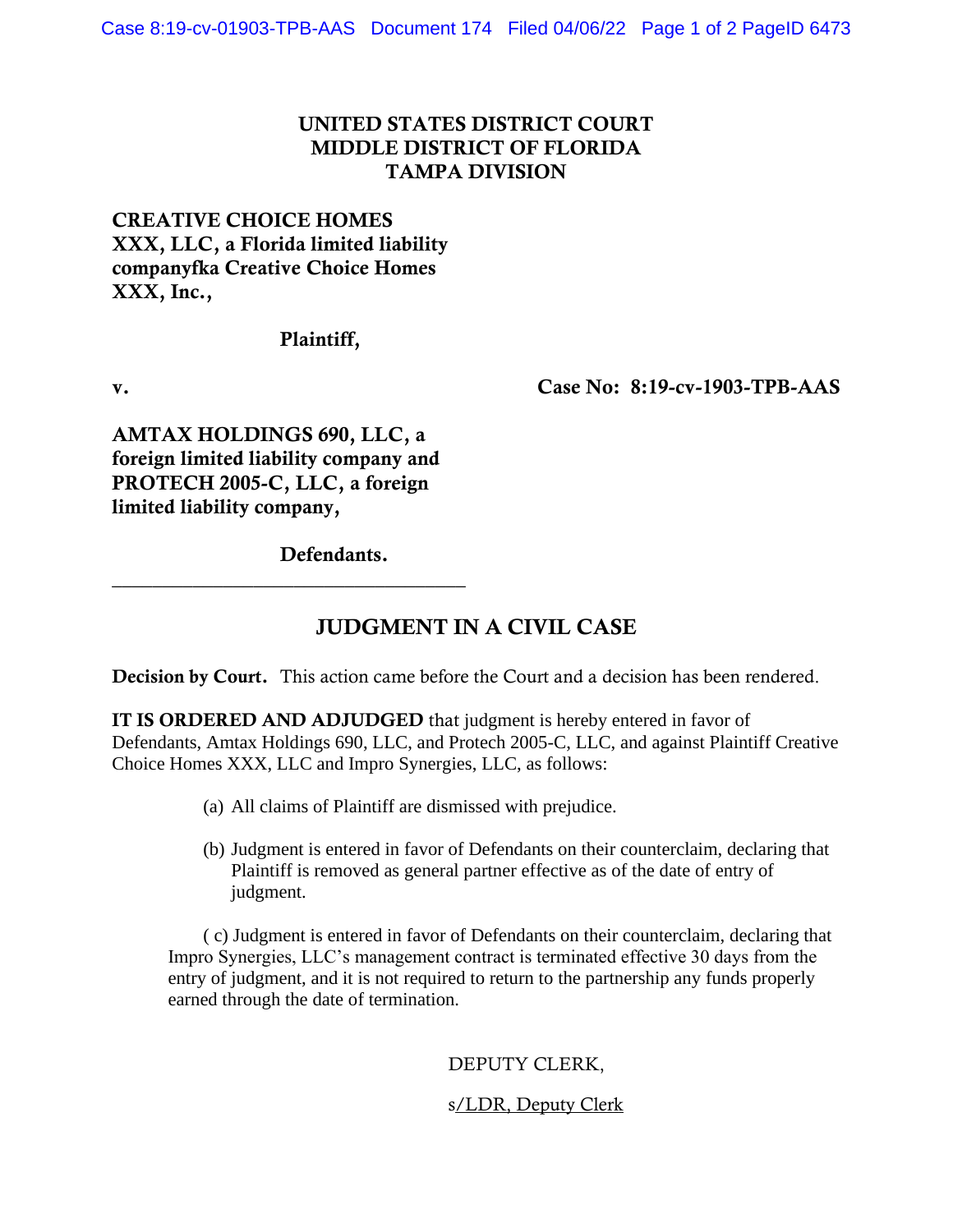#### CIVIL APPEALS JURISDICTION CHECKLIST Case 8:19-cv-01903-TPB-AAS Document 174 Filed 04/06/22 Page 2 of 2 PageID 6474

- 1. Appealable Orders: Courts of Appeals have jurisdiction conferred and strictly limited by statute:
	- (a) Appeals from final orders pursuant to 28 U.S.C. Section 1291: Only final orders and judgments of district courts, or final orders of bankruptcy courts which have been appealed to and fully resolved by a district court under 28 U.S.C. Section 158, generally are appealable. A final decision is one that "ends the litigation on the merits and leaves nothing for the court to do but execute the judgment." Pitney Bowes, Inc. V. Mestre, 701 F.2d 1365, 1368 (11th Cir. 1983). A magistrate judge's report and recommendation is not final and appealable until judgment thereon is entered by a district court judge. 28 U.S.C. Section 636(c).
	- (b) In cases involving multiple parties or multiple claims, a judgment as to fewer than all parties or all claims is not a final, appealable decision unless the district court has certified the judgment for immediate review under Fed.R.Civ.P. 54(b), Williams v. Bishop, 732 F.2d 885, 885-86 (11th Cir. 1984). A judgment which resolves all issues except matters, such as attorneys' fees and costs, that are collateral to the merits, is immediately appealable. Budinich v. Becton Dickinson & Co., 486 U.S. 196, 201, 108 S. Ct. 1717, 1721-22, 100 L.Ed.2d 178 (1988); LaChance v. Duffy's Draft House, Inc., 146 F.3d 832, 837 (11th Cir. 1998).
	- (c) Appeals pursuant to 28 U.S.C. Section 1292(a): Appeals are permitted from orders "granting, continuing, modifying, refusing or dissolving injunctions or refusing to dissolve or modify injunctions..." and from "[i]nterlocutory decrees...determining the rights and liabilities of parties to admiralty cases in which appeals from final decrees are allowed." Interlocutory appeals from orders denying temporary restraining orders are not permitted.
	- (d) Appeals pursuant to 28 U.S.C. Section 1292(b) and Fed.R.App.P.5: The certification specified in 28 U.S.C. Section 1292(b) must be obtained before a petition for permission to appeal is filed in the Court of Appeals. The district court's denial of a motion for certification is not itself appealable.
	- (e) Appeals pursuant to judicially created exceptions to the finality rule: Limited exceptions are discussed in cases including, but not limited to: Cohen V. Beneficial Indus. Loan Corp., 337 U.S. 541,546,69 S.Ct. 1221, 1225-26, 93 L.Ed. 1528 (1949); Atlantic Fed. Sav. & Loan Ass'n v. Blythe Eastman Paine Webber, Inc., 890 F. 2d 371, 376 (11th Cir. 1989); Gillespie v. United States Steel Corp., 379 U.S. 148, 157, 85 S. Ct. 308, 312, 13 L.Ed.2d 199 (1964).
- 2. Time for Filing: The timely filing of a notice of appeal is mandatory and jurisdictional. Rinaldo v. Corbett, 256 F.3d 1276, 1278 (11th Cir. 2001). In civil cases, Fed.R.App.P.4(a) and (c) set the following time limits:
	- (a) Fed.R.App.P. 4(a)(1): A notice of appeal in compliance with the requirements set forth in Fed.R.App.P. 3 must be filed in the district court within 30 days after the entry of the order or judgment appealed from. However, if the United States or an officer or agency thereof is a party, the notice of appeal must be filed in the district court within 60 days after such entry. THE NOTICE MUST BE RECEIVED AND FILED IN THE DISTRICT COURT NO LATER THAN THE LAST DAY OF THE APPEAL PERIOD - no additional days are provided for mailing. Special filing provisions for inmates are discussed below.
	- (b) Fed.R.App.P. 4(a)(3): "If one party timely files a notice of appeal, any other party may file a notice of appeal within 14 days after the date when the first notice was filed, or within the time otherwise prescribed by this Rule 4(a), whichever period ends later."
	- (c) Fed.R.App.P.4(a)(4): If any party makes a timely motion in the district court under the Federal Rules of Civil Procedure of a type specified in this rule, the time for appeal for all parties runs from the date of entry of the order disposing of the last such timely filed motion.
	- (d) Fed.R.App.P.4(a)(5) and 4(a)(6): Under certain limited circumstances, the district court may extend the time to file a notice of appeal. Under Rule  $4(a)(5)$ , the time may be extended if a motion for an extension is filed within 30 days after expiration of the time otherwise provided to file a notice of appeal, upon a showing of excusable neglect or good cause. Under Rule 4(a)(6), the time may be extended if the district court finds upon motion that a party did not timely receive notice of the entry of the judgment or order, and that no party would be prejudiced by an extension.
	- (e) Fed.R.App.P.4(c): If an inmate confined to an institution files a notice of appeal in either a civil case or a criminal case, the notice of appeal is timely if it is deposited in the institution's internal mail system on or before the last day for filing. Timely filing may be shown by a declaration in compliance with 28 U.S.C. Section 1746 or a notarized statement, either of which must set forth the date of deposit and state that first-class postage has been prepaid.
- 3. Format of the notice of appeal: Form 1, Appendix of Forms to the Federal Rules of Appellate Procedure, is a suitable format. See also Fed.R.App.P. 3(c). A pro se notice of appeal must be signed by the appellant.
- 4. **Effect of a notice of appeal**: A district court loses jurisdiction (authority) to act after the filing of a timely notice of appeal, except for actions in aid of appellate jurisdiction or to rule on a timely motion of the type specified in Fed.R.App.P. 4(a)(4).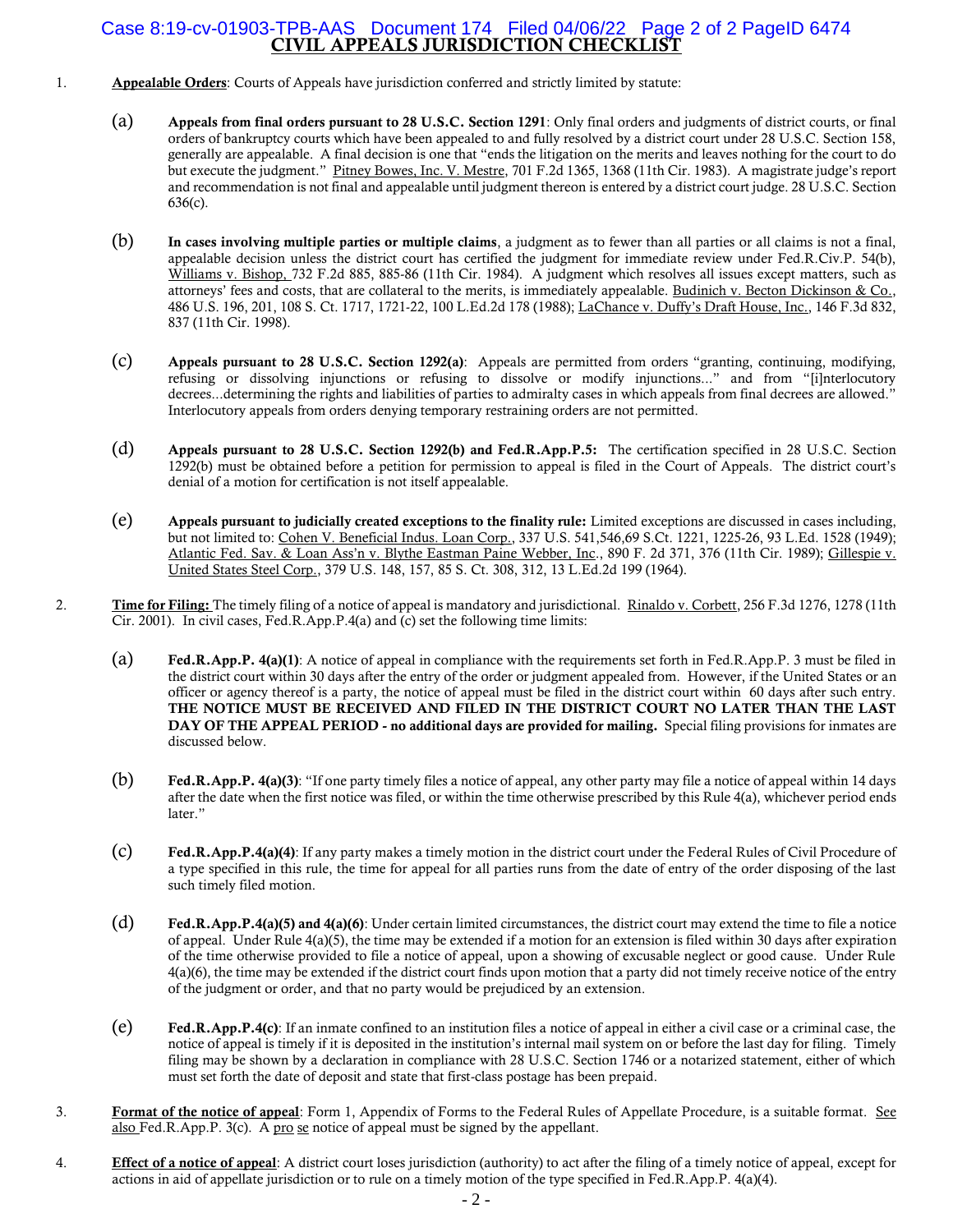## UNITED STATES DISTRICT COURT MIDDLE DISTRICT OF FLORIDA TAMPA DIVISION

# CREATIVE CHOICE HOMES XXXI, LLC, a Florida corporationfka Creative Choice Homes XXXI, Inc.,

### Plaintiff,

v. Case No: 8:19-cv-1910-TPB-AAS

MG AFFORDABLE MASTER, LLC, a foreign limited liability company, MG GTC MIDDLE TIER I, LLC, a foreign limited liability company, MG GTC FUND I, LLC, a foreign limited liability company, and NAIMISHA CONSTRUCTION, INC.,

\_\_\_\_\_\_\_\_\_\_\_\_\_\_\_\_\_\_\_\_\_\_\_\_\_\_\_\_\_\_\_\_\_\_\_

Defendants.

# JUDGMENT IN A CIVIL CASE

Decision by Court. This action came before the Court and a decision has been rendered.

IT IS ORDERED AND ADJUDGED that judgment is hereby entered in favor of Defendants, MG Affordable Master, LLC, MG GTC Middle Tier I, LLC and MG GTC Fund I, LLC, and against Plaintiff Creative Choice Homes XXXI, LLC and Impro Synergies, LLC, as follows:

(a) All claims of Plaintiff are dismissed with prejudice.

(b) Judgment is entered in favor of Defendants MG Affordable Master, LLC, and MG GTC Middle Tier I, LLC, on their counterclaim, declaring that Plaintiff is removed as general partner effective as of the date of entry of judgment.

(c) Judgment is entered in favor of Defendants MG Affordable Master, LLC, and MG GTC Middle Tier I, LLC, on their counterclaim, declaring that Impro Synergies, LLC's management contract is terminated effective 30 days from the entry of judgment, and it is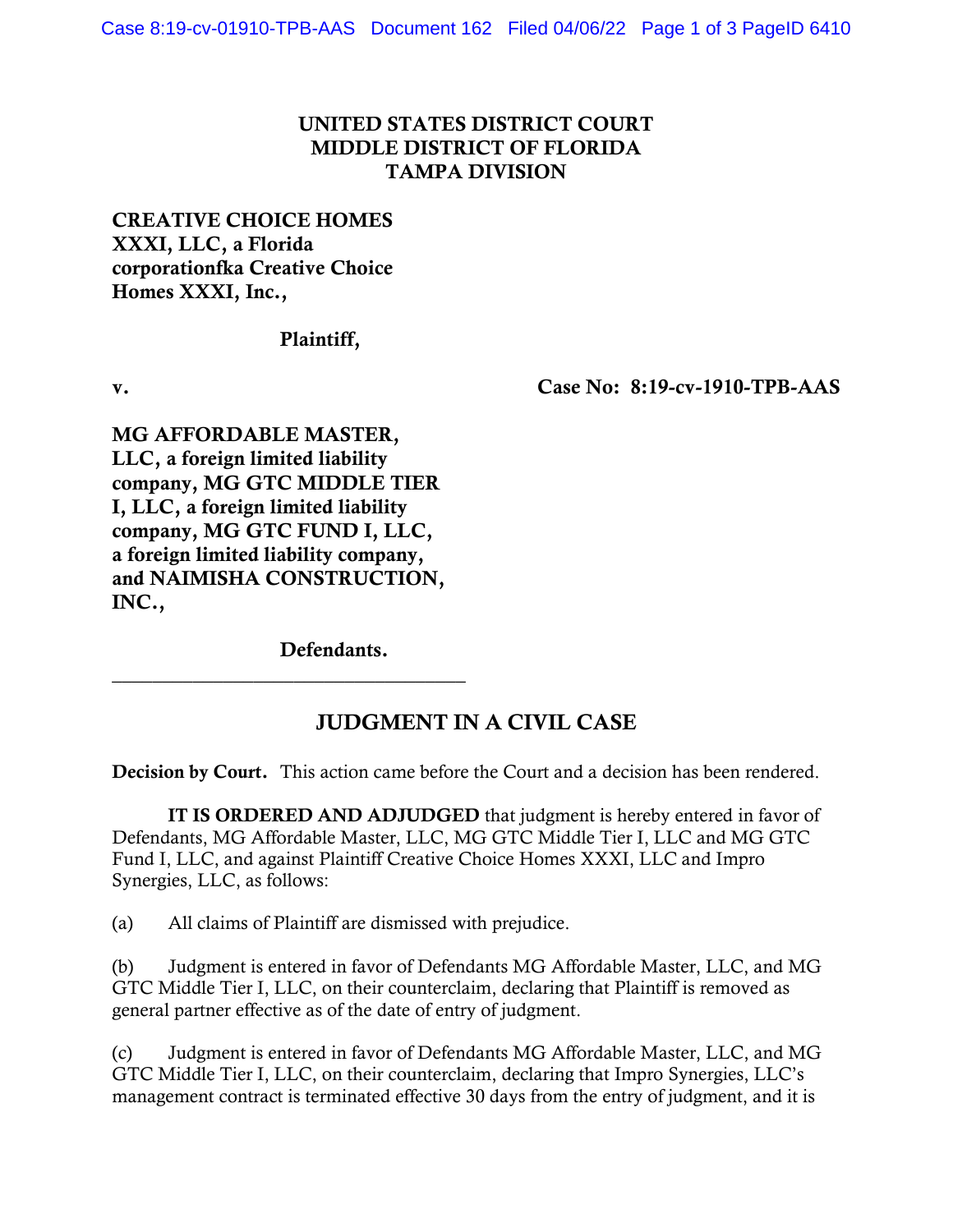not required to return to the partnership any funds properly earned through the date of termination.

DEPUTY CLERK,

s/LDR, Deputy Clerk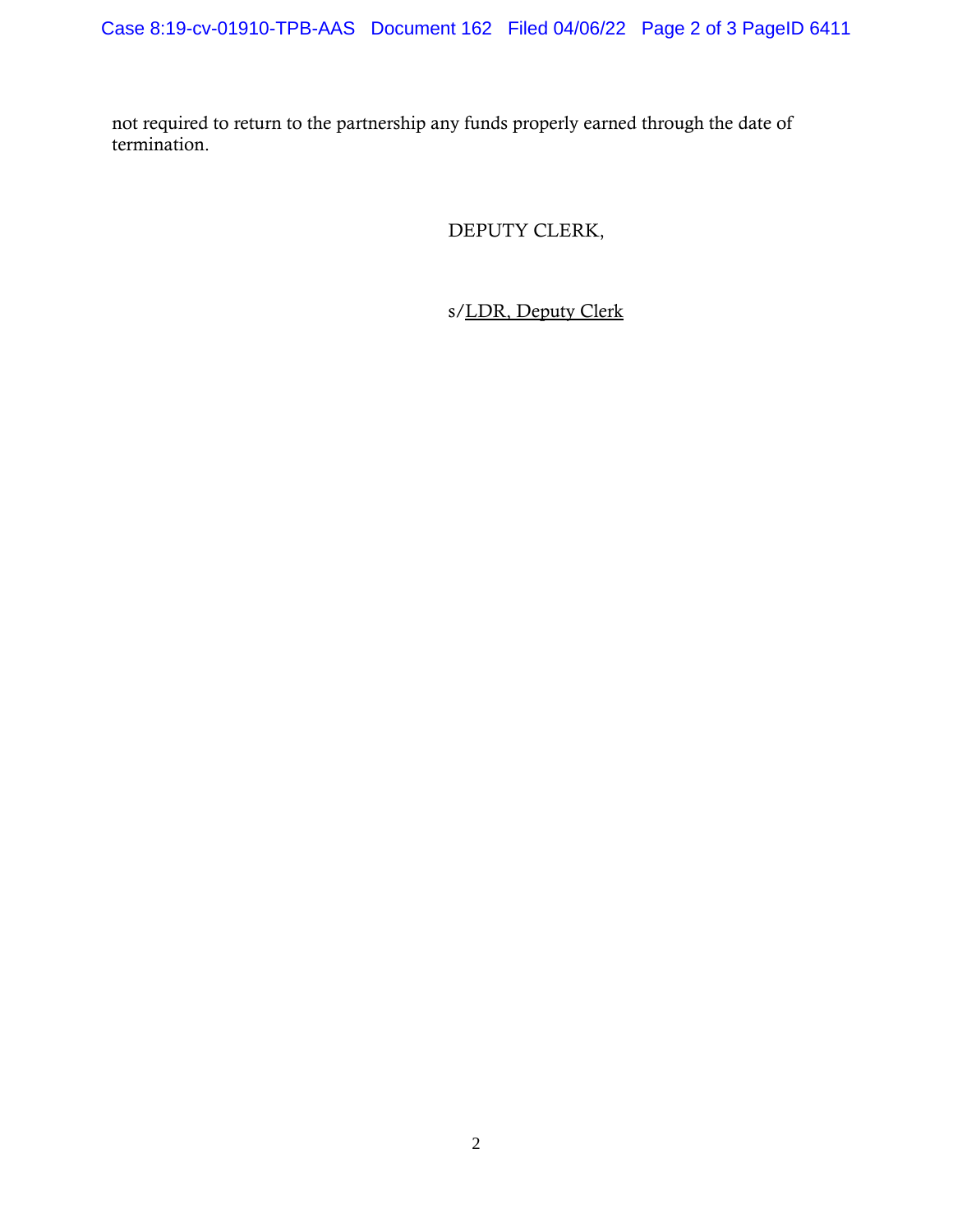#### CIVIL APPEALS JURISDICTION CHECKLIST Case 8:19-cv-01910-TPB-AAS Document 162 Filed 04/06/22 Page 3 of 3 PageID 6412

- 1. Appealable Orders: Courts of Appeals have jurisdiction conferred and strictly limited by statute:
	- (a) Appeals from final orders pursuant to 28 U.S.C. Section 1291: Only final orders and judgments of district courts, or final orders of bankruptcy courts which have been appealed to and fully resolved by a district court under 28 U.S.C. Section 158, generally are appealable. A final decision is one that "ends the litigation on the merits and leaves nothing for the court to do but execute the judgment." Pitney Bowes, Inc. V. Mestre, 701 F.2d 1365, 1368 (11th Cir. 1983). A magistrate judge's report and recommendation is not final and appealable until judgment thereon is entered by a district court judge. 28 U.S.C. Section 636(c).
	- (b) In cases involving multiple parties or multiple claims, a judgment as to fewer than all parties or all claims is not a final, appealable decision unless the district court has certified the judgment for immediate review under Fed.R.Civ.P. 54(b), Williams v. Bishop, 732 F.2d 885, 885-86 (11th Cir. 1984). A judgment which resolves all issues except matters, such as attorneys' fees and costs, that are collateral to the merits, is immediately appealable. Budinich v. Becton Dickinson & Co., 486 U.S. 196, 201, 108 S. Ct. 1717, 1721-22, 100 L.Ed.2d 178 (1988); LaChance v. Duffy's Draft House, Inc., 146 F.3d 832, 837 (11th Cir. 1998).
	- (c) Appeals pursuant to 28 U.S.C. Section 1292(a): Appeals are permitted from orders "granting, continuing, modifying, refusing or dissolving injunctions or refusing to dissolve or modify injunctions..." and from "[i]nterlocutory decrees...determining the rights and liabilities of parties to admiralty cases in which appeals from final decrees are allowed." Interlocutory appeals from orders denying temporary restraining orders are not permitted.
	- (d) Appeals pursuant to 28 U.S.C. Section 1292(b) and Fed.R.App.P.5: The certification specified in 28 U.S.C. Section 1292(b) must be obtained before a petition for permission to appeal is filed in the Court of Appeals. The district court's denial of a motion for certification is not itself appealable.
	- (e) Appeals pursuant to judicially created exceptions to the finality rule: Limited exceptions are discussed in cases including, but not limited to: Cohen V. Beneficial Indus. Loan Corp., 337 U.S. 541,546,69 S.Ct. 1221, 1225-26, 93 L.Ed. 1528 (1949); Atlantic Fed. Sav. & Loan Ass'n v. Blythe Eastman Paine Webber, Inc., 890 F. 2d 371, 376 (11th Cir. 1989); Gillespie v. United States Steel Corp., 379 U.S. 148, 157, 85 S. Ct. 308, 312, 13 L.Ed.2d 199 (1964).
- 2. Time for Filing: The timely filing of a notice of appeal is mandatory and jurisdictional. Rinaldo v. Corbett, 256 F.3d 1276, 1278 (11th Cir. 2001). In civil cases, Fed.R.App.P.4(a) and (c) set the following time limits:
	- (a) Fed.R.App.P. 4(a)(1): A notice of appeal in compliance with the requirements set forth in Fed.R.App.P. 3 must be filed in the district court within 30 days after the entry of the order or judgment appealed from. However, if the United States or an officer or agency thereof is a party, the notice of appeal must be filed in the district court within 60 days after such entry. THE NOTICE MUST BE RECEIVED AND FILED IN THE DISTRICT COURT NO LATER THAN THE LAST DAY OF THE APPEAL PERIOD - no additional days are provided for mailing. Special filing provisions for inmates are discussed below.
	- (b) Fed.R.App.P. 4(a)(3): "If one party timely files a notice of appeal, any other party may file a notice of appeal within 14 days after the date when the first notice was filed, or within the time otherwise prescribed by this Rule 4(a), whichever period ends later."
	- (c) Fed.R.App.P.4(a)(4): If any party makes a timely motion in the district court under the Federal Rules of Civil Procedure of a type specified in this rule, the time for appeal for all parties runs from the date of entry of the order disposing of the last such timely filed motion.
	- (d) Fed.R.App.P.4(a)(5) and 4(a)(6): Under certain limited circumstances, the district court may extend the time to file a notice of appeal. Under Rule  $4(a)(5)$ , the time may be extended if a motion for an extension is filed within 30 days after expiration of the time otherwise provided to file a notice of appeal, upon a showing of excusable neglect or good cause. Under Rule 4(a)(6), the time may be extended if the district court finds upon motion that a party did not timely receive notice of the entry of the judgment or order, and that no party would be prejudiced by an extension.
	- (e) Fed.R.App.P.4(c): If an inmate confined to an institution files a notice of appeal in either a civil case or a criminal case, the notice of appeal is timely if it is deposited in the institution's internal mail system on or before the last day for filing. Timely filing may be shown by a declaration in compliance with 28 U.S.C. Section 1746 or a notarized statement, either of which must set forth the date of deposit and state that first-class postage has been prepaid.
- 3. Format of the notice of appeal: Form 1, Appendix of Forms to the Federal Rules of Appellate Procedure, is a suitable format. See also Fed.R.App.P. 3(c). A pro se notice of appeal must be signed by the appellant.
- 4. **Effect of a notice of appeal**: A district court loses jurisdiction (authority) to act after the filing of a timely notice of appeal, except for actions in aid of appellate jurisdiction or to rule on a timely motion of the type specified in Fed.R.App.P. 4(a)(4).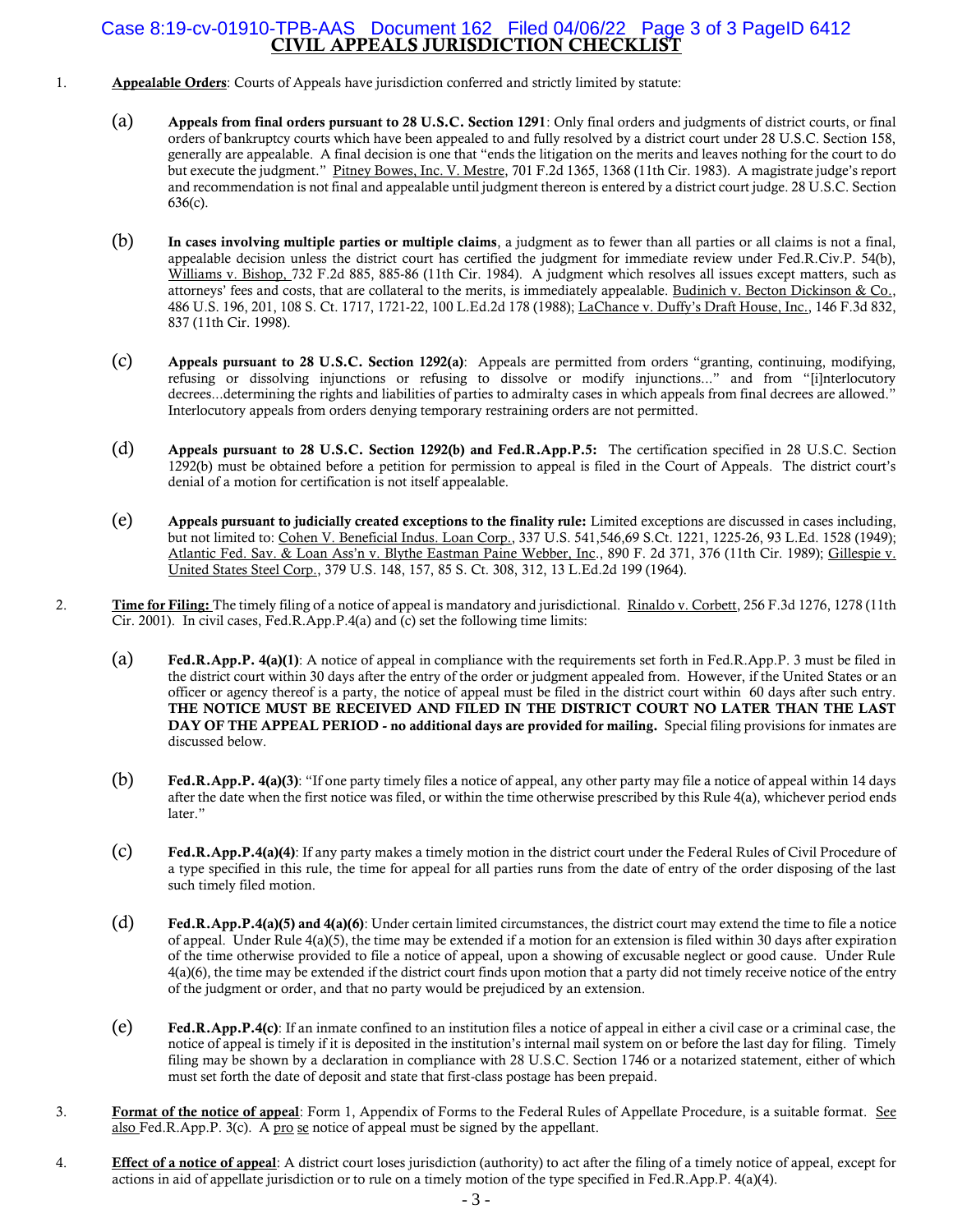## **UNITED STATES DISTRICT COURT MIDDLE DISTRICT OF FLORIDA TAMPA DIVISION**

CREATIVE CHOICE HOMES XXX, LLC, f/k/a Creative Choice Homes XXX, Inc.,

Plaintiff,

v. Case No: 8:19-cv-1903-TPB-AAS

AMTAX HOLDINGS 690, LLC, and PROTECH 2005-C, LLC,

Defendants.

CREATIVE CHOICE HOMES XXXI, LLC, f/k/a Creative Choice Homes XXXI, Inc.,

\_\_\_\_\_\_\_\_\_\_\_\_\_\_\_\_\_\_\_\_\_\_\_\_\_\_\_\_\_\_\_\_\_\_\_\_\_\_\_\_ /

Plaintiff,

v. Case No: 8:19-cv-1910-TPB-AAS

MG AFFORDABLE MASTER, LLC, MG GTC MIDDLE TIER I, LLC, and MG GTC FUND I, LLC,

Defendants.

\_\_\_\_\_\_\_\_\_\_\_\_\_\_\_\_\_\_\_\_\_\_\_\_\_\_\_\_\_\_\_\_\_\_\_\_\_\_\_\_ /

# **FINDINGS OF FACT AND CONCLUSIONS OF LAW**

In these cases, the limited partners of two different but related limited

partnerships seek to remove the general partners from the partnerships. The

general partners decline to leave. The Court tried both cases together in a three-

day bench trial. Having considered the testimony of the witnesses, the

documentary evidence, and the argument of counsel, the Court makes the following

Page 1 of 34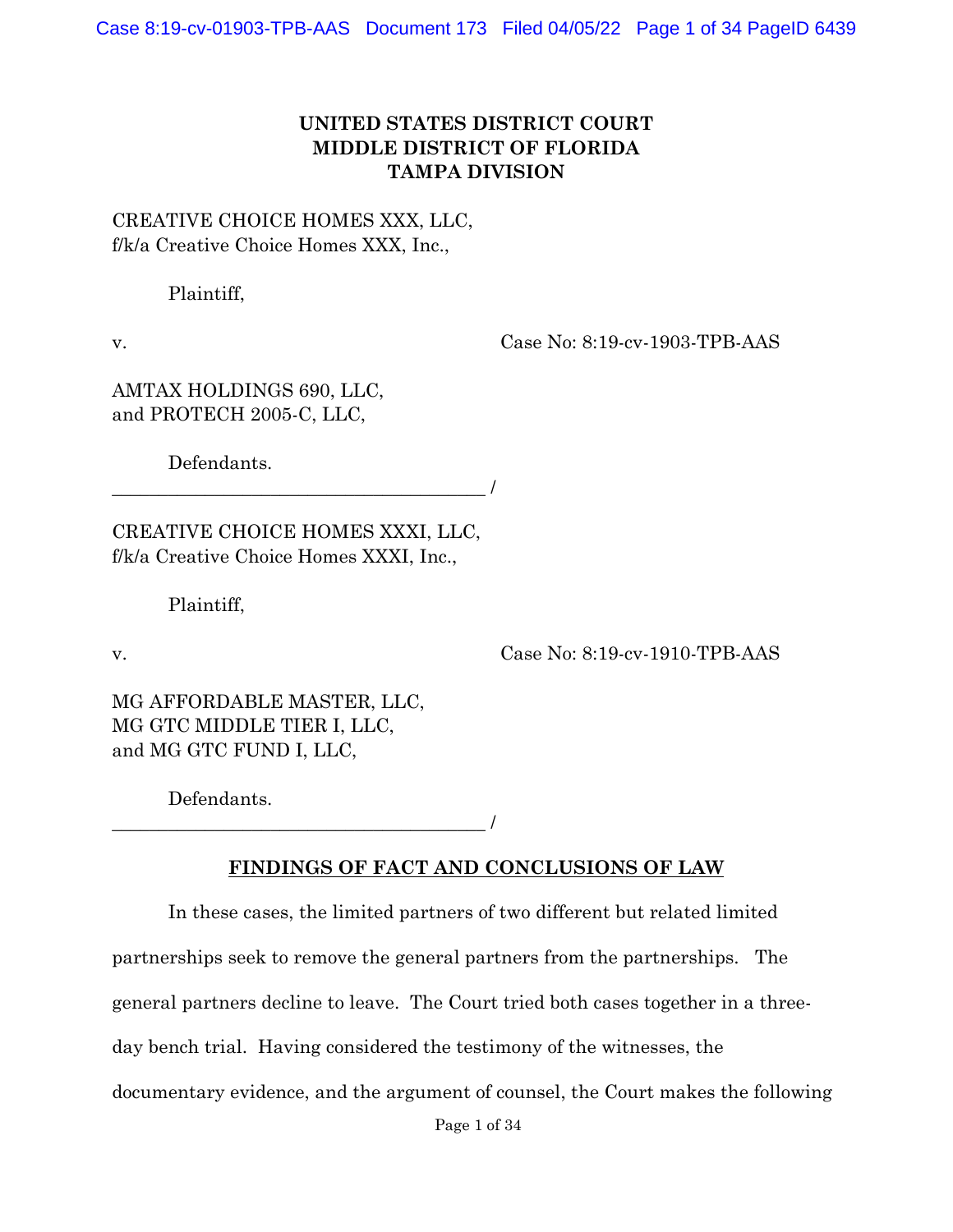findings of fact and conclusions of law.1 The Court concludes that the general partners committed material breaches of the governing partnership agreements and violations of their legal duties, and failed to timely cure these breaches and violations when given the opportunity to do so. Accordingly, under the terms of the agreements and applicable law, the limited partners are entitled to declaratory relief removing the general partners from the partnerships.

### **Findings of Fact**

#### *The Projects, the Parties, and the Partnership Agreements*

1. The limited partnerships involved in this dispute were formed to construct and operate commercial apartment complexes in Tampa known as the Fountainview Apartments and Park Terrace Apartments. These apartment complexes offer affordable housing to qualifying tenants and generate tax losses and credits for the limited partners. They also generate cash flow and, at the end of a "compliance period," afford the general partners the option to purchase the projects or the interests of the limited partners.2

### Fountainview

2. Creative Choice Homes XXX, LLC, Plaintiff in Case No. 8:19-cv-1903, is the general partner of Creative Choice Homes XXX, Ltd., a limited partnership in which Defendants Amtax Holdings 690, LLC and Protech 2005-C, LLC are the

<sup>1</sup> The distinction between a finding of fact and a conclusion of law can be "elusive." *See, e.g., Miller v. Fenton*, 474 U.S. 104, 114 (1985). To the extent any of the Court's findings of fact may be considered conclusions of law, or vice versa, they should be considered as such.<br><sup>2</sup> "The compliance period" refers to a fifteen-year period during which the projects must offer affordable housing for the tax benefits to remain valid.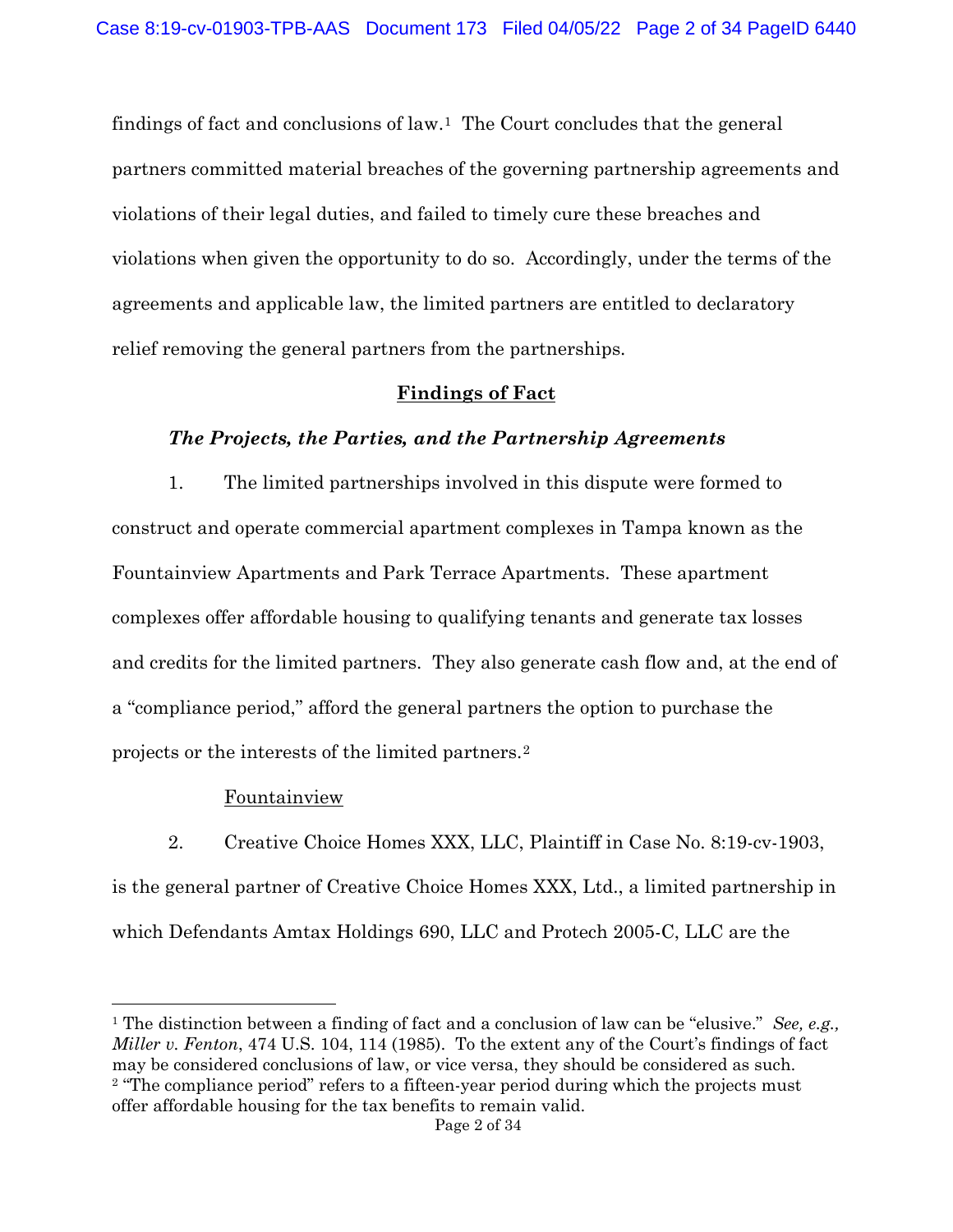"Investor Limited Partner" and "Special Limited Partner," respectively. The partnership will be referred to as "Fountainview" or the "Fountainview partnership." Creative Choice Homes XXX, LLC, will be referred to as "CCH XXX" or as the "General Partner." Amtax Holdings 690, LLC and Protech 2005-C, LLC, will be referred to as "Amtax" and "Protech," or together as the "Limited Partners."

3. CCH XXX is a limited liability company organized under Florida law. Dilip Barot is the sole member. CCH XXX has no employees of its own. Barot, however, also co-owns Creative Choice Homes, Inc., which provides various management services to CCH XXX, and he founded and controls Counterdefendant Impro Synergies, LLC ("Impro"), which provides property management services to the Fountainview partnership.3

4. Since 2018, the Fountainview Limited Partners have been owned and controlled in whole or in part by one or more entities affiliated with Hunt Companies, Inc., a Texas real estate investment corporation. Hunt Capital Partners, LLC, represents and manages the interests of the limited partners.

5. The parties' relationship is governed by a partnership agreement dated December 21, 2005 (the "Fountainview Agreement").

<sup>&</sup>lt;sup>3</sup> The parties agreed at trial that Impro is an affiliate of the General Partners. Accordingly, upon the General Partners' removal, Impro's contracts as property manager are either automatically terminated or subject to termination by the General Partners. The General Partners can also terminate Impro on 30 days' notice with or without cause. The Limited Partners seek to remove Impro as of 30 days from the date of judgment removing the General Partners.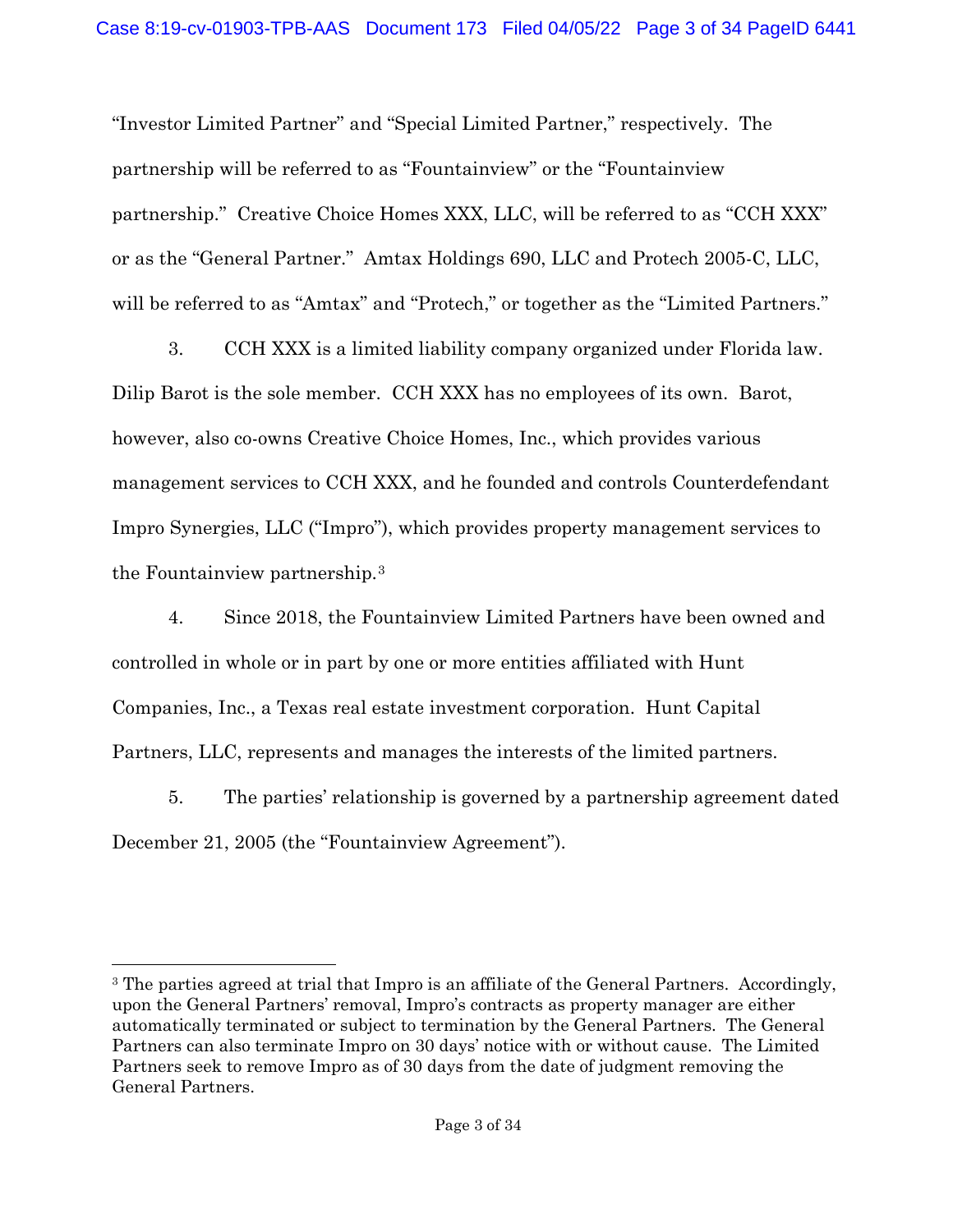6. The Fountainview Agreement gives the General Partner exclusive control and management of the day-to-day operations of the partnership.

7. The Agreement requires the General Partner to distribute "Net Cash Flow" by a certain date each year in a specific order. Under this "waterfall" provision, the General Partner must pay various loans and fees, including certain fees and other amounts owed to the Limited Partners, prior to distributions of the remaining cash, 99.99% to the General Partner and .01% to the Investor Limited Partner.

8. The Agreement provides that the General Partner lacks authority to "borrow from the Partnership or commingle Partnership funds with funds of any other Person" and, absent consent of the Special Limited Partner, lacks authority to "borrow more than \$10,000.00 in the aggregate at any one time outstanding on the general credit of the Partnership," subject to certain exceptions.

9. The Agreement requires the General Partner to furnish the Limited Partners with audited financial statements for each year by March 15 of the following year, and to furnish other tax-related information by March 31, to allow the Limited Partners to prepare their own tax returns. Failure to comply with these reporting deadlines allows the Limited Partners by written direction to impose liquidated damages of \$100 per day until the required information is provided. This late reporting fee, however, may be waived if the failure to comply was due to matters outside the control of the General Partner and accountants and certain other requirements are met.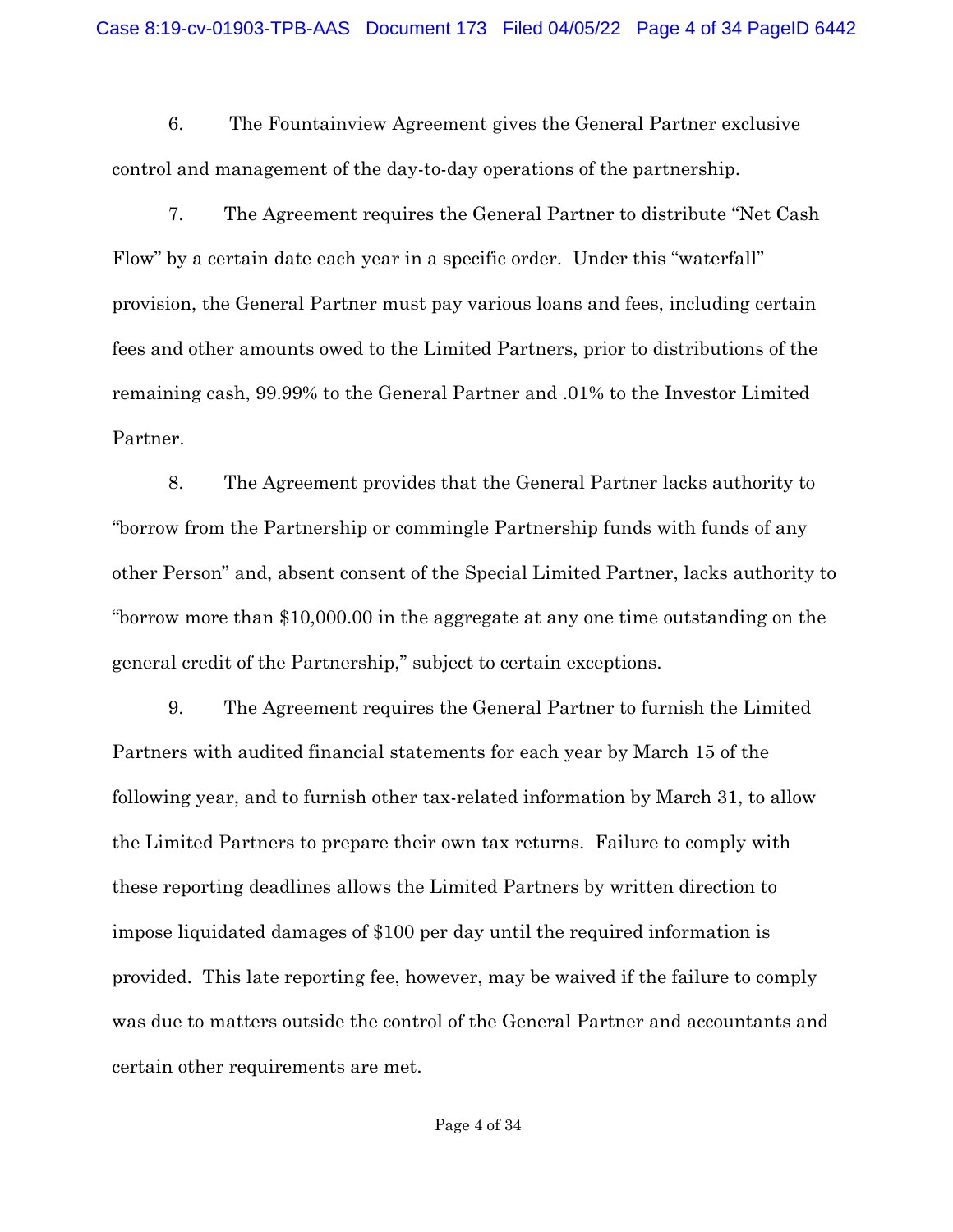10. The Agreement provides that Protech, as the Special Limited Partner,

can remove the General Partner, as follows:

. . .

## 8.15 Removal of the General Partner

(a) The Investor Limited Partner and/or the Special Limited Partner shall have the right to remove the General Partner:

(i) For any intentional misconduct, malfeasance, fraud, act outside the scope of its authority, breach of its fiduciary duty or any failure to exercise reasonable care with respect to any material matter in the discharge of its duties and obligations as General Partner (provided that such violation results in, or is likely to result in, a material detriment to or an impairment of the Partnership, the Limited Partners, the Project, or the assets of the Partnership), or

(ii) upon the occurrence of any of the following:

(B) The General Partner shall have violated any material provision of this Agreement, including without limitation, any of its guarantees pursuant to Sections 5.1(d) or 8.8, or violated any material provision of applicable law (provided that such violation results in, or is likely to result in, a material detriment to or an impairment of the Partnership, the Limited Partners, the Project, or the assets of the Partnership);

. . .

11. The General Partner must receive notice and an opportunity to cure

before removal:

(b) The Special Limited Partner shall give Notice to all Partners of its determination that cause for removal of the General Partner exists hereunder. The General Partner shall have thirty (30) days after the date of such Notice to cure any default or other reason for such removal, plus an added sixty (60) days if the General Partner begins to cure the default within the thirty (30) day period and diligently and continuously pursues the cure, in which event it shall remain as General Partner. If, at the end of thirty (30) days, as extended, the General Partner has not cured any default or other reason for such removal, it shall, upon Notice from the Special Limited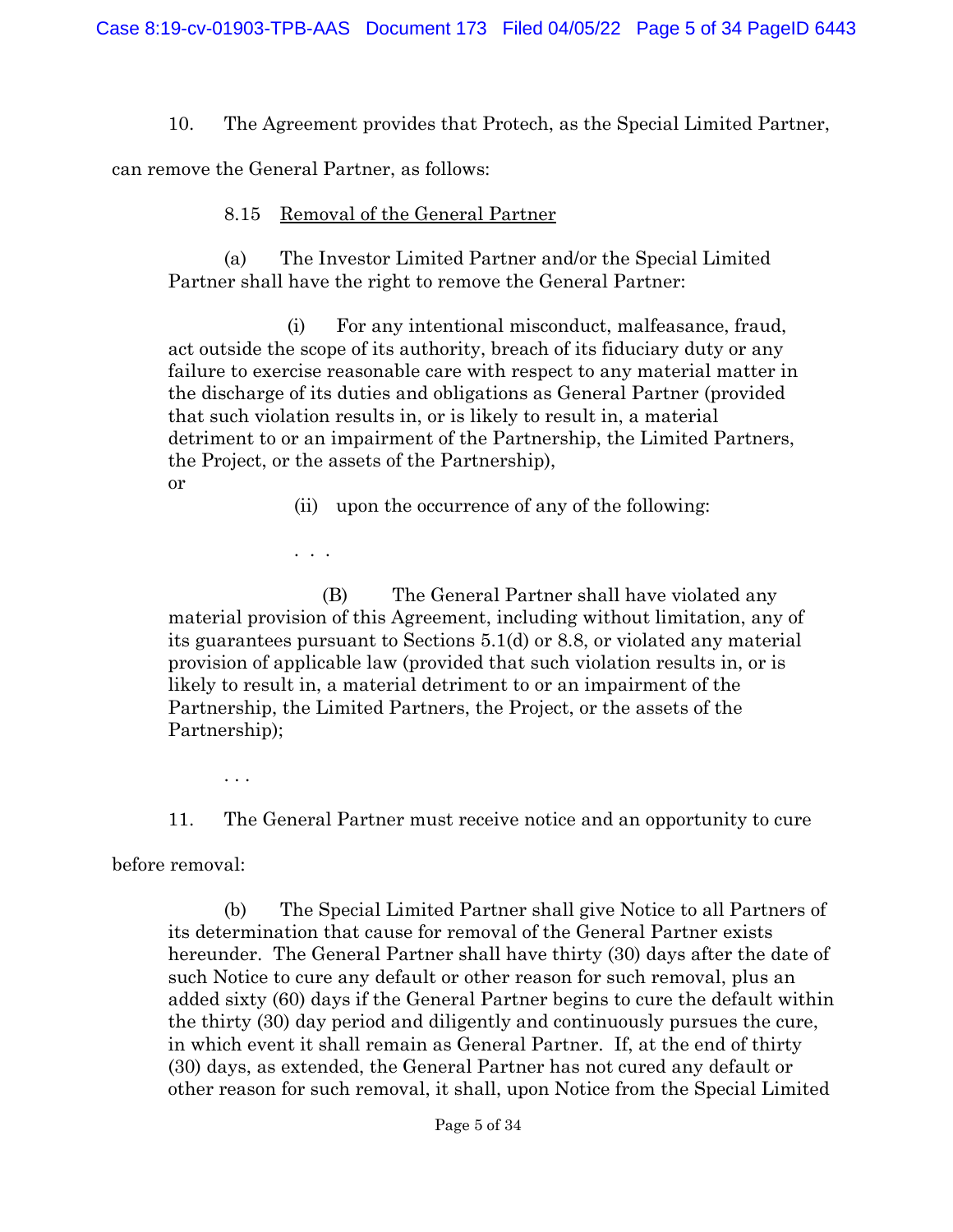Partner, unless the General Partner within thirty (30) days of such notice contests such removal in a court of competent jurisdiction, cease to be General Partner and the powers and authorities conferred on it as General Partner under this Agreement and shall cease and the Interests of such General Partner shall be transferred to a designee of the Special Limited Partner which, without further action, shall become the General Partner. Upon becoming the General Partner, such designee shall be bound by all applicable terms and conditions of this Agreement and the Project Documents.

12. After the compliance period, the General Partner has the option to purchase the project for the greater of (i) the outstanding indebtedness on the project (subject to some exceptions) and (ii) the project's fair market value as of the date of closing of the buyout. Alternatively, the Agreement states that the General Partner can purchase the interests of the Limited Partners for the "amount the Limited Partners would otherwise receive pursuant to the terms of this Agreement under Section 11.4 if the Project were sold at the price described immediately above in clause (i) and assuming reasonable costs of sale . . ." Section 11.4 of the Agreement provides for an order of distribution for sale proceeds, with proceeds going first toward various loans and fees, and "with respect to all remaining amounts: ten percent (10%), up to \$10,000 to the Special Limited Partner, with any remainder of such 10% to the Investor Limited partner, and ninety percent (90%) to the General Partner."

13. If the General Partner is removed, then it no longer has the option to purchase the project or the Limited Partners' interests, but it is entitled to receive its positive Capital Account balance, if any, "following a deemed sale of all Partnership property for fair market value subject to all applicable use restrictions,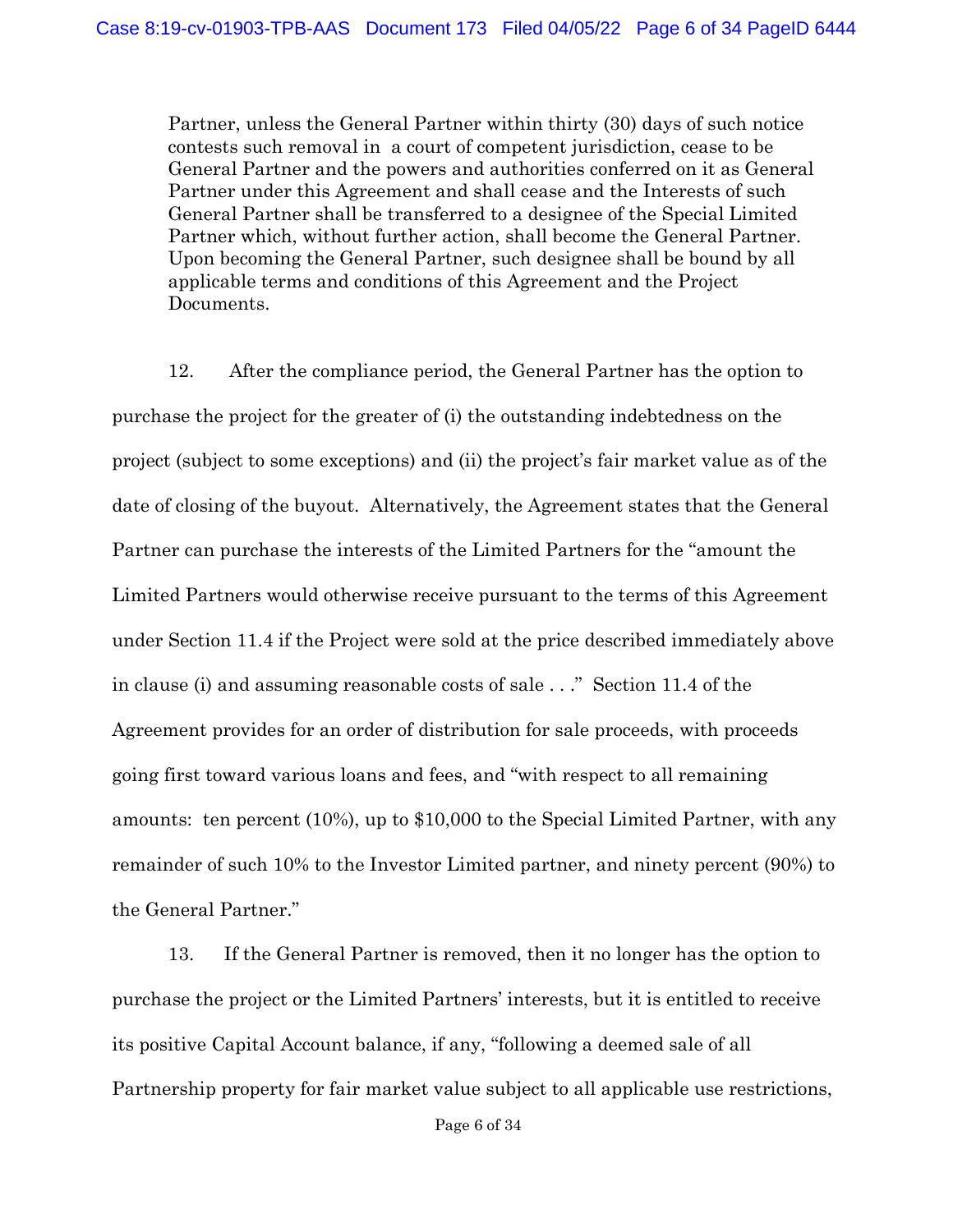and a deemed liquidation of the Partnership (but prior to any deemed distributions upon liquidation)," along with certain fees and other amounts, less any adverse consequences caused by the General Partner's conduct.

### Park Terrace

14. Creative Choice Homes XXXI, LLC, Plaintiff in Case No. 8:19-cv-1910, is the general partner of Creative Choice Homes XXXI, Ltd., a limited partnership in which Defendants MG GTC Middle Tier I, LLC, and MG Affordable Master, LLC, are the "Investor Limited Partner and "Special Limited Partner," respectively. This partnership will be referred to as "Park Terrace" or the "Park Terrace partnership." Creative Choice Homes XXXI, LLC, will be referred to as "CCH XXXI" or the "General Partner." MG Affordable Master, LLC, and MG GTC Middle Tier I, LLC will be referred to as "MG Affordable Master" and "MG GTC Middle Tier," respectively, or together as the "Limited Partners."4

15. CCH XXXI is a limited liability company organized under Florida law. Dilip Barot is the sole member. CCH XXXI has no employees but Barot's company Creative Choice Homes, Inc., provides various services, and Impro provides property management services.

16. Since 2018, the Park Terrace Limited Partners have been owned and controlled in whole or in part by one or more entities affiliated with Hunt

<sup>4</sup> CCH XXXI's complaint also named another entity, MG GTC Fund I, LLC, as a defendant but it appears undisputed that this entity is not a limited partner. Accordingly, MG GTC Fund I, LLC, is dismissed as a party.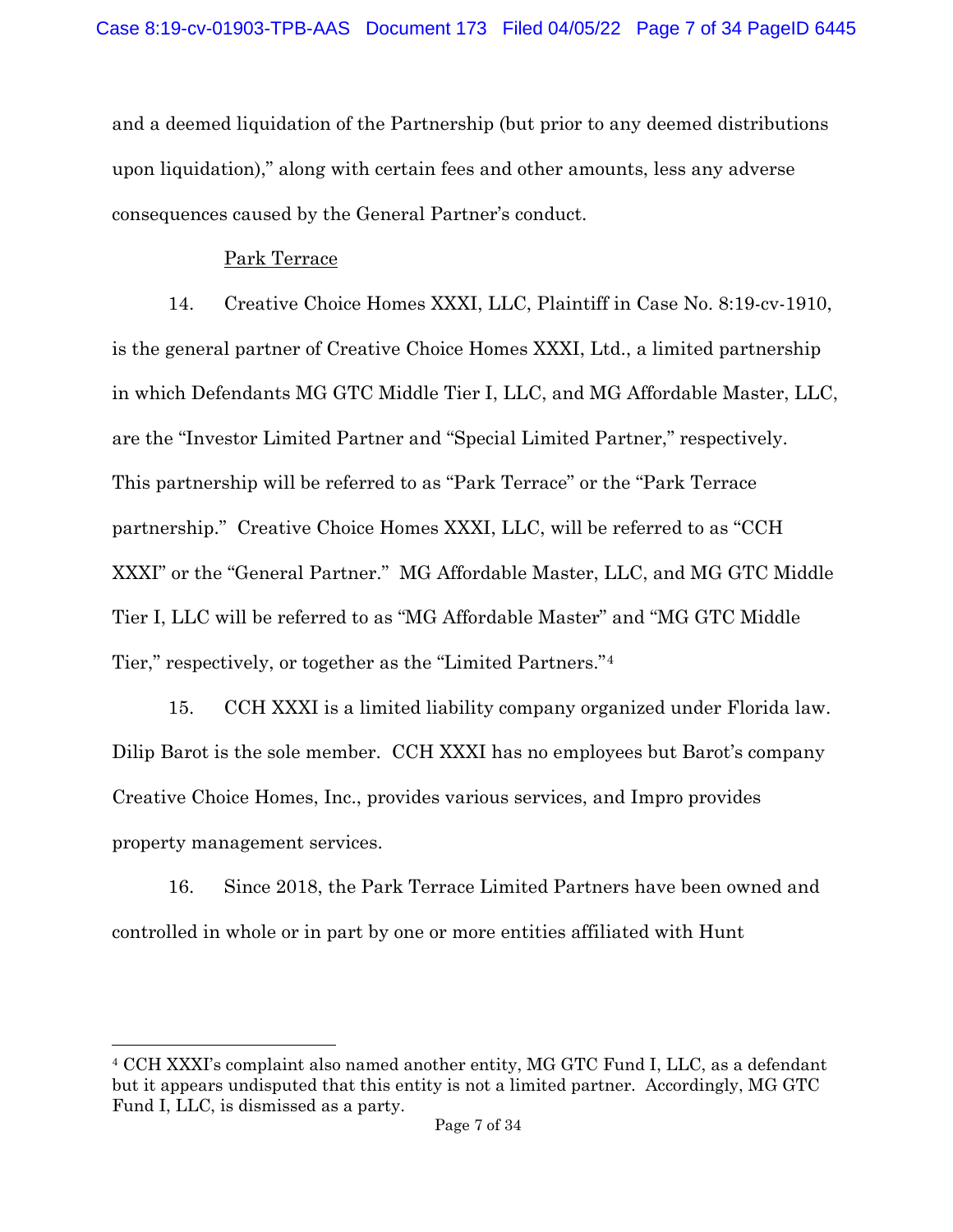Companies, Inc.; Hunt Capital Partners, LLC, manages and represents their interests.

17. The parties' relationship is governed by a partnership agreement dated January 1, 2007 (the "Park Terrace Agreement").

18. The Park Terrace Agreement gives the General Partner exclusive control and management of the day-to-day operations of the partnership.

19. Like the Fountainview Agreement, the Park Terrace Agreement contains a "waterfall" provision that requires the General Partner to distribute cash flow each year by a certain date in a certain order. Various amounts, including defined amounts owed to the Limited Partners and General Partners, must be paid prior to distribution of "[t]he balance to be paid 99.8% to the General Partner, .01% to the Special Limited Partner, and .01% to the Investor Limited Partner."

20. Under the Park Terrace Agreement, the General Partner has no authority without the consent of the Special Limited Partner to "[p]ay any salary, fees or other compensation to a General Partner or its Affiliates except as authorized by Section 4.6 or Articles 5 and 8 hereof, or as otherwise specifically provided for in this Agreement" or to "[e]xtend the Partnership's credit, make loans or become a surety, guarantor, endorser, or accommodation endorser except in connection with negotiating checks or other instruments received by the Partnership and accounts payable in the ordinary course of business."

21. The Agreement requires the General Partner to furnish to the Limited Partners audited financial statements and other and tax-related information within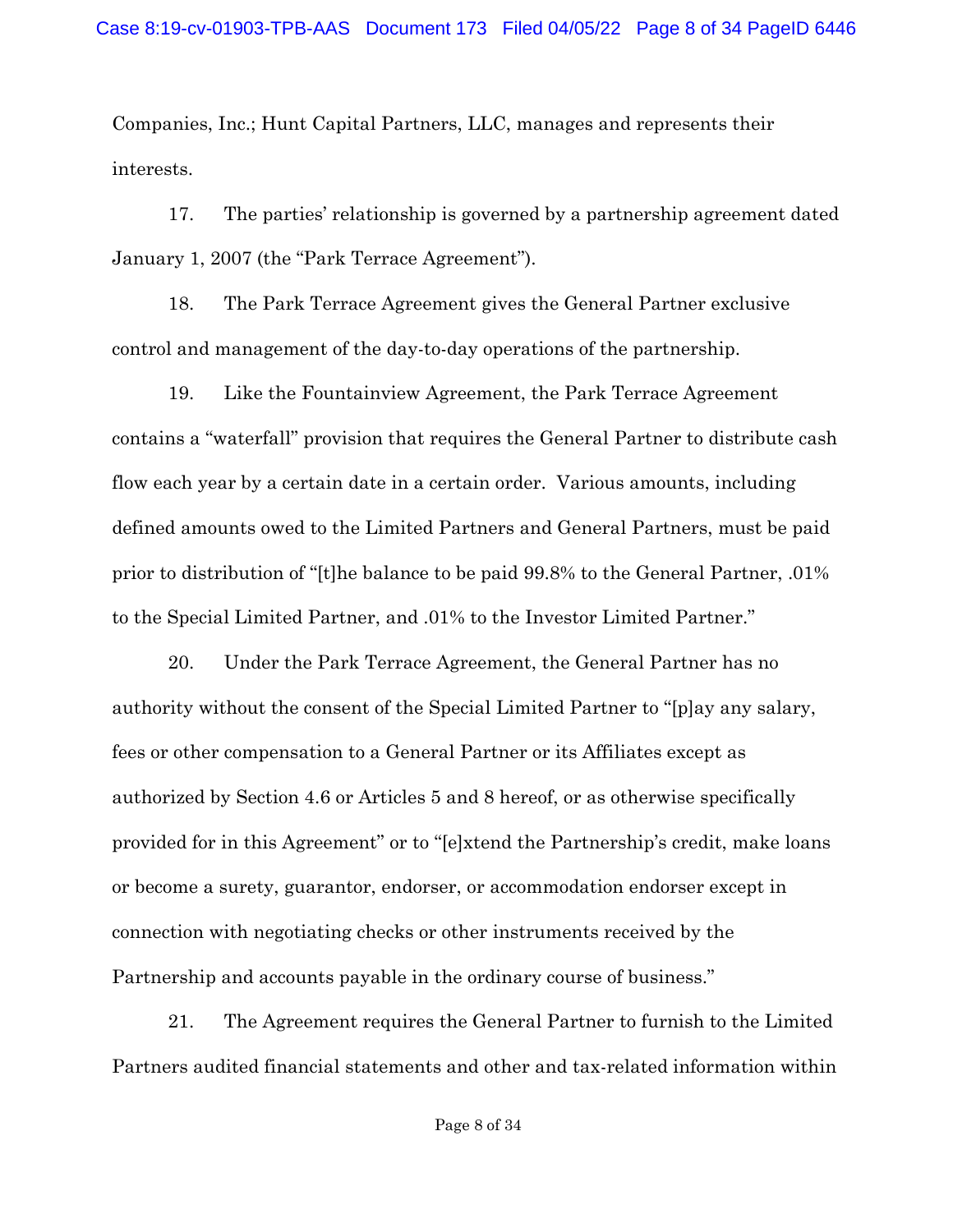60 days of the end of each fiscal year. Failure to comply allows the imposition of liquidated damages of \$100 per day on the General Partner, starting on the tenth day after the General Partner receives notice of the failure to furnish the information. The penalty does not apply, however, if the failure was beyond the reasonable control of the General Partner.

22. Under the Park Terrace Agreement, the Special Limited Partner, MG Affordable Master, can remove the General Partner for uncured "Material Defaults," defined to include:

- (i) a breach by any General Partner . . . in the performance of any of its obligations under this Agreement . . . and which has, or may reasonably be expected to have, a material adverse effect on the Partnership, the Apartment Complex, or the Investor Limited Partner . . . .
- (iv) gross negligence, fraud, willful misconduct, misappropriation of partnership funds, or a breach of fiduciary duty by a General Partner . . .
- 23. Material Defaults under subsection (i) above, but not under subsection

(iv), are subject to a right to cure following notice of the default:

C. Removal Procedure. In the event that the Special Limited Partner determines to remove any General Partner pursuant to the provisions of this Section 12.7, the Special Limited Partner shall notify the General Partner in writing of the Material Default that is the cause for the removal of the General Partner . . . In the case of any Material Default described in clauses (i) or (ii) of Section 12.7B above, the General Partner shall have thirty (30) days from the Removal Notice Date to cure the Material Default; *provided, however*, that if a non-monetary Material Default cannot be reasonably cured within thirty (30) days, the General Partner shall not be removed if the General Partner commences such cure within thirty (30) days and proceeds in good faith to cure continuously and diligently thereafter, provided that the cure is completed within ninety (90) days following the Removal Notice Date . . . and the failure to cure such Material Default within a shorter period does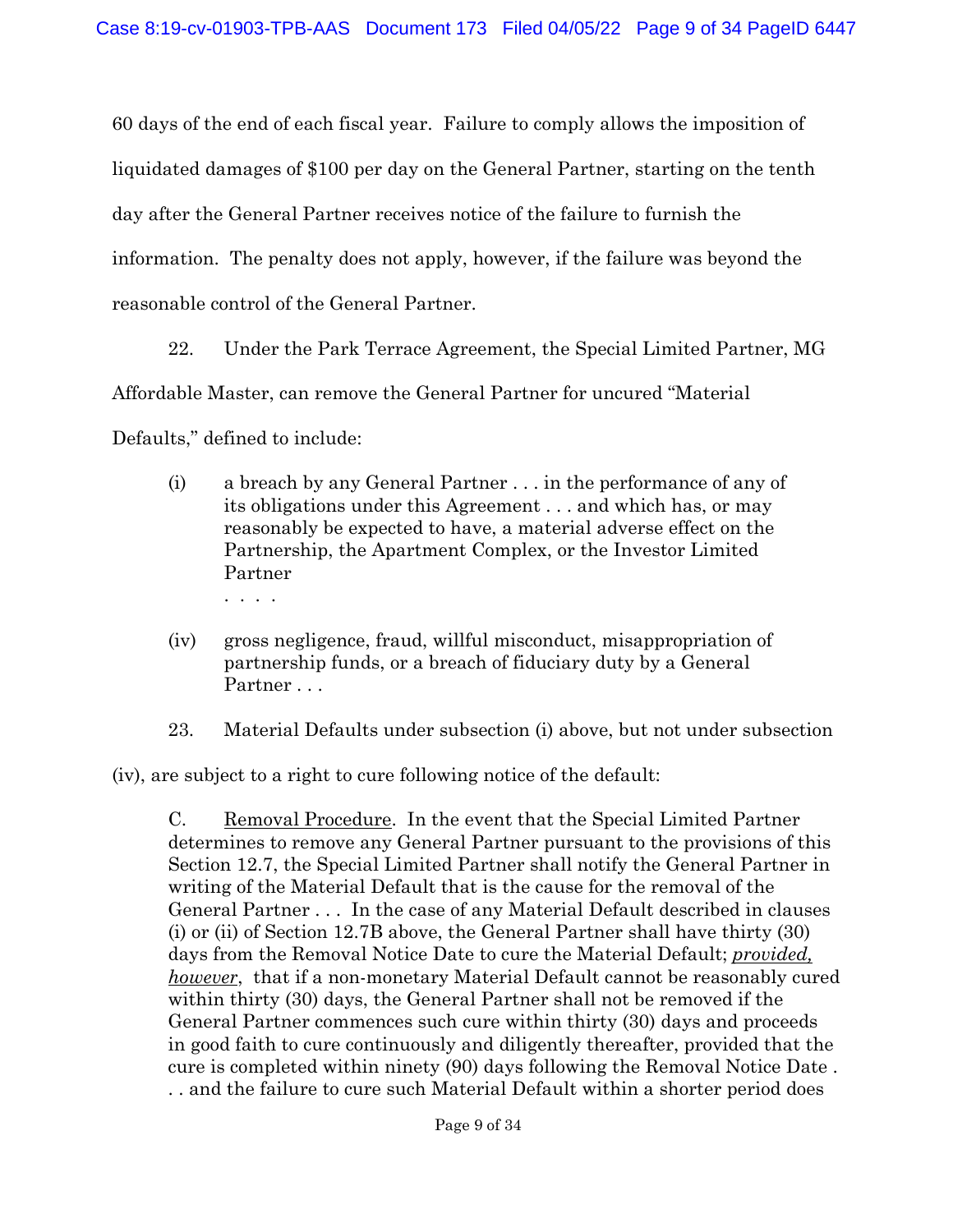not have a material adverse effect on the Partnership, the Apartment Complex or the Investor Limited Partner. . . . If no cure right is afforded under the terms hereof, the removal of the General Partner shall be deemed to be effective as of the date of the Removal Notice; otherwise, such removal shall be effective upon the conclusion of the applicable cure period without a cure of such Material Default reasonably acceptable to the Investor Limited Partner. The General Partner shall have no right to cure any other Material Default described in Section 12.7B above.

24. The General Partner has the option at the end of the compliance period to purchase the Park Terrace apartment complex from the partnership for the greater of (i) the outstanding indebtedness on the complex (plus taxes imposed on the limited partners) and (ii) its fair market value. Alternatively, the Agreement states that the General Partner can purchase the interests of the Limited Partners for the "amount the Limited Partners would otherwise receive pursuant to the terms of this Agreement under Section 9.2 if the Apartment Complex were sold at the price described immediately above in clause (i) or (ii) above as applicable  $\dots$ ." Section 9.2 provides for a distribution of sale proceeds in a certain order, with proceeds going first toward various loans, fees, and distributions, with "[t]he balance, if any, 10% to the Investor Limited Partner, 0.01% to the Special Limited Partner and 89.99% to the General Partner."

25. As with Fountainview, if the General Partner is removed, then it loses its purchase option, but is entitled to receive its positive Capital Account balance, if any, "following a deemed sale of all Partnership property for fair market value subject to all applicable use restrictions, and a deemed liquidation of the Partnership (but prior to any deemed distributions upon liquidation)," along with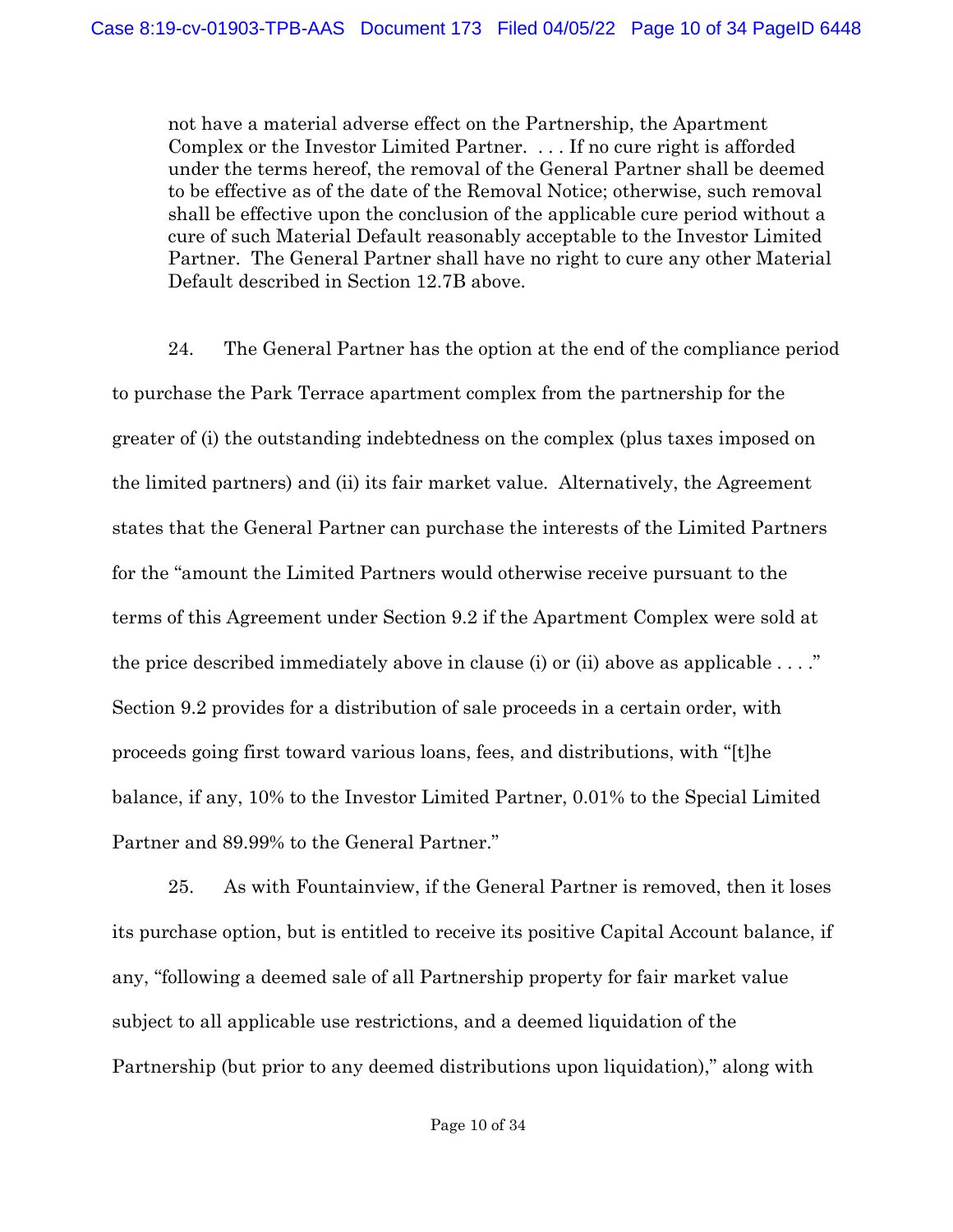certain fees and other amounts, less any adverse consequences caused by the General Partner's conduct.

## *The General Partners' Breaches of Duty*

26. From the inception of these two partnerships, the General Partners have engaged in what might charitably be called loose business practices, transferring funds out of these partnerships to be used for their own, nonpartnership purposes, including funding other projects in which Barot has an interest. The General Partners essentially used these two partnerships as their own private banks, informally borrowing funds for their own purposes and repaying them on their own schedule.

27. These withdrawals were disclosed each year by the General Partners to Baker Tilly, the partnerships' auditors, and referenced in the financial statements furnished to the Limited Partners as amounts "due from affiliate." The Limited Partners complained on multiple occasions that this conduct violated the partnership agreements and demanded that any amounts transferred out be paid back into the partnerships. The General Partners at times returned some funds to the partnerships, only to withdraw funds again afterwards.5

28. The General Partners also repeatedly failed to pay the Limited Partners amounts that were owed under the partnership agreements' "waterfall" provisions and instead distributed funds to themselves or to affiliates contrary to

<sup>5</sup> To the extent the General Partners argue that the Limited Partners cannot seek removal because they failed to do so on earlier occasions, based on theories of waiver, estoppel, or modification of the agreements, the Court finds that no such waiver, estoppel, or modification occurred.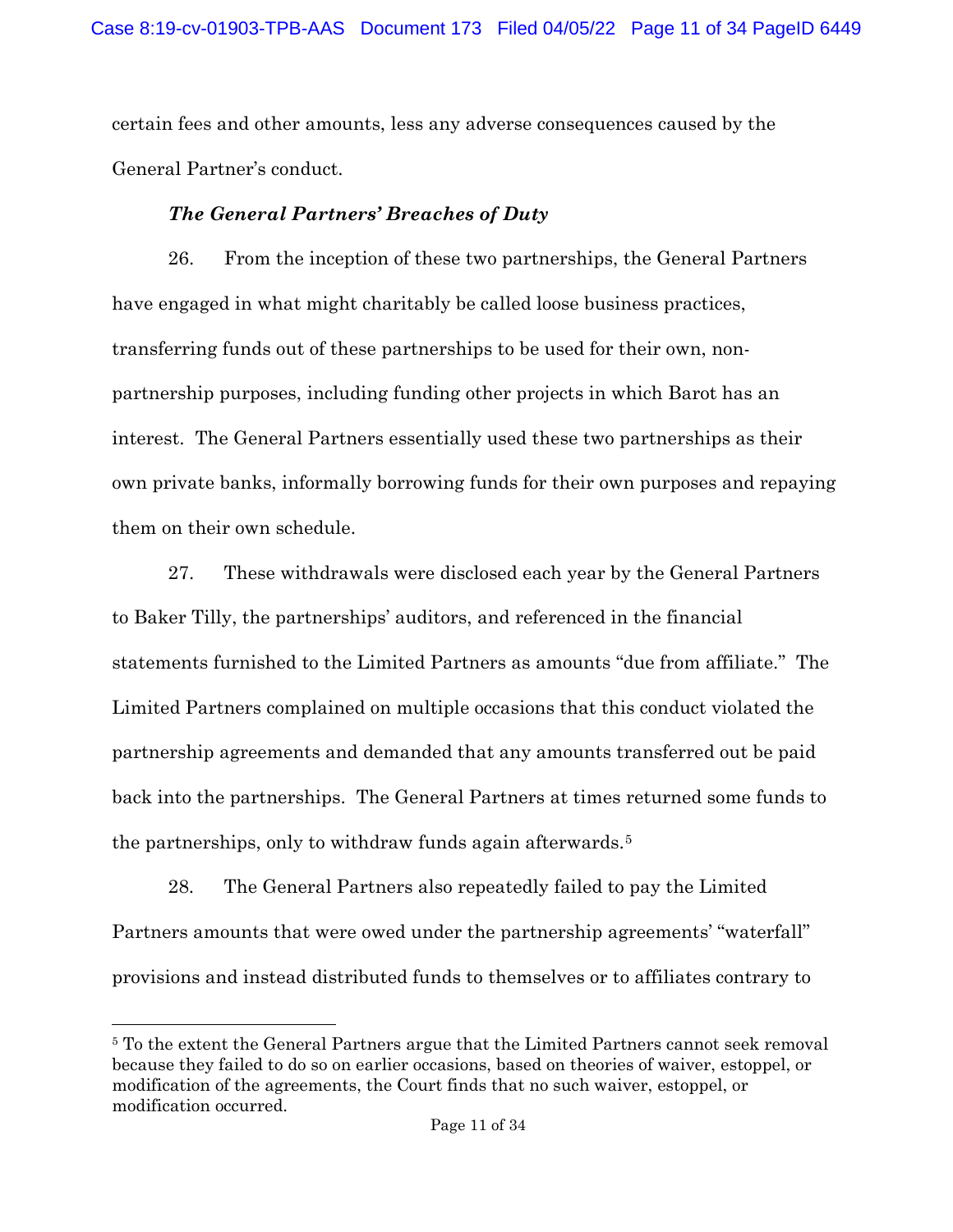the required order. They routinely failed to furnish the required financial information on time, although the information was ultimately provided.

29. The General Partners have admitted that the foregoing conduct occurred and that it violated the partnership agreements, although they argue the breaches were not material and describe them as "technical." They also assert that the improper distributions were partially attributable to the Limited Partners' (under the previous management) allowing the General Partners to accrue certain fees otherwise payable each year to the Limited Partners.

30. The General Partners knew that withdrawing funds from the partnership and transferring them to third parties for non-partnership purposes without permission violated the partnership agreements. Mr. Barot admitted at trial that this conduct is something that should not have happened. Given the clear terms of the governing agreements and the testimony at trial, the Court finds that the General Partners' actions with respect to the affiliate loans were intentional and willful.

### *The Naimisha Construction Notes*

31. The audited financial statements for 2016 for Fountainview showed a "due from affiliate" balance of \$140,577, and noted that an affiliate of the General Partner had committed to repay this balance by the end of 2017. The financial statements for Park Terrace showed a due from affiliate balance of \$81,196.

32. The balance for Fountainview was not repaid as promised. In 2018, Baker Tilly advised the General Partner that this balance was material and could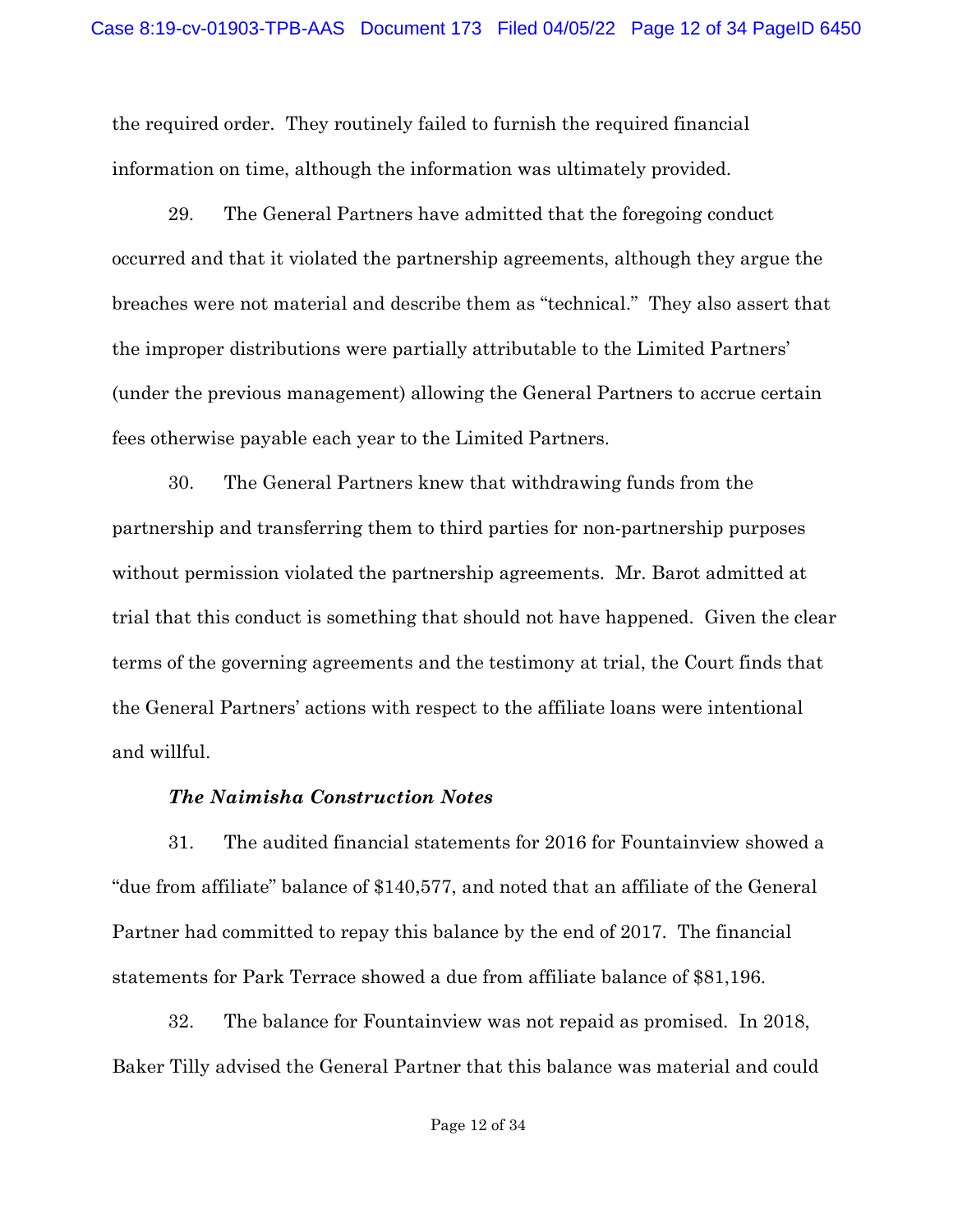not be shown as an asset on the financial statements for 2017 because it was not supported by a note with definite repayment terms. Baker Tilly believed that the receivable had to be treated as "contra-equity." The Limited Partners did not agree with this proposed treatment, and wanted the balance reflected instead as a prohibited distribution to the General Partner.

33. Almost two months later, with this issue unresolved and the financial statements not yet issued, the General Partner adopted a different solution – it would satisfy Baker Tilly's concerns by producing notes with defined repayment terms payable to the partnerships from Naimisha Construction, a company coowned by Barot, in the amount of \$100,000 for each project. This apparently satisfied Baker Tilly and the audited financial statements for 2017 issued in September 2018, showing a note from Naimisha as "note receivable, affiliate" with a remaining balance of \$87,883 and no due from affiliate balance. The Park Terrace financial statements showed the Naimisha note with a \$100,000 balance and a due from affiliate balance of \$3,261.

34. Baker Tilly had suggested in early 2017 that a note be put in place to cover an affiliate balance on the 2016 financial statements for Fountainview, but the Court finds that the notes created by the General Partners in 2018 were misleading in multiple respects. For example, they purport to have been executed on October 10, 2017, but the first evidence of their existence appears in August 2018, and Naimisha's president, Yashpal Kakkar, testified that he signed the notes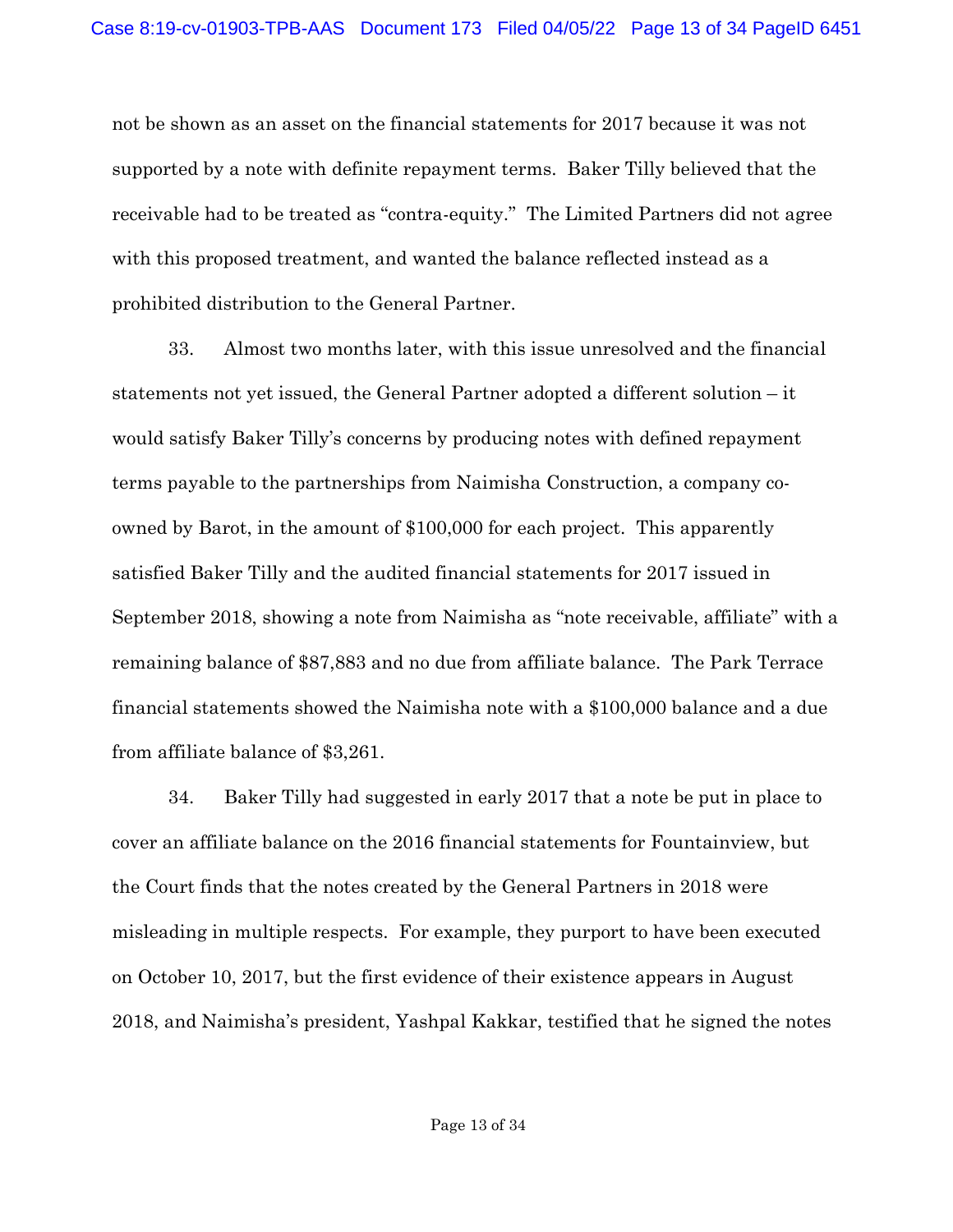around that time. The notes therefore appear to have been backdated to look like they were signed in 2017 when they were not.

35. The notes reflect advances of \$100,000 to Naimisha in connection with each project, but neither Barot, Naimisha's co-owner, nor Kakkar, its president, could recall any such advances being received and no evidence was presented that they were.

36. The notes state the \$100,000 payments were made so that Naimisha would, before the end of 2018, prepare a scope of work for repairs to each project. If the repairs were authorized, Naimisha would perform the work and apply some or all of the funds as payment. Kakkar, however, had no recollection of any such obligations on the part of Naimisha and he signed the signature page of each note without even seeing the body of document. Although Barot testified that Naimisha prepared a scope of work, no scope of work was offered as evidence.

37. Naimisha promised to pay off the balance of both notes by the end of December 2018, but it did not do that, either. Although financial statements for 2018 showed no balance remaining on the Park Terrace note, \$87,562 remained outstanding on the Fountainview note.

38. The Court concludes that the notes and the advances to Naimisha they purport to reflect were manufactured in August 2018 and backdated to October 2017 to solve the General Partners' accounting problem without having to admit what was really going on – the due from affiliate balances represented improper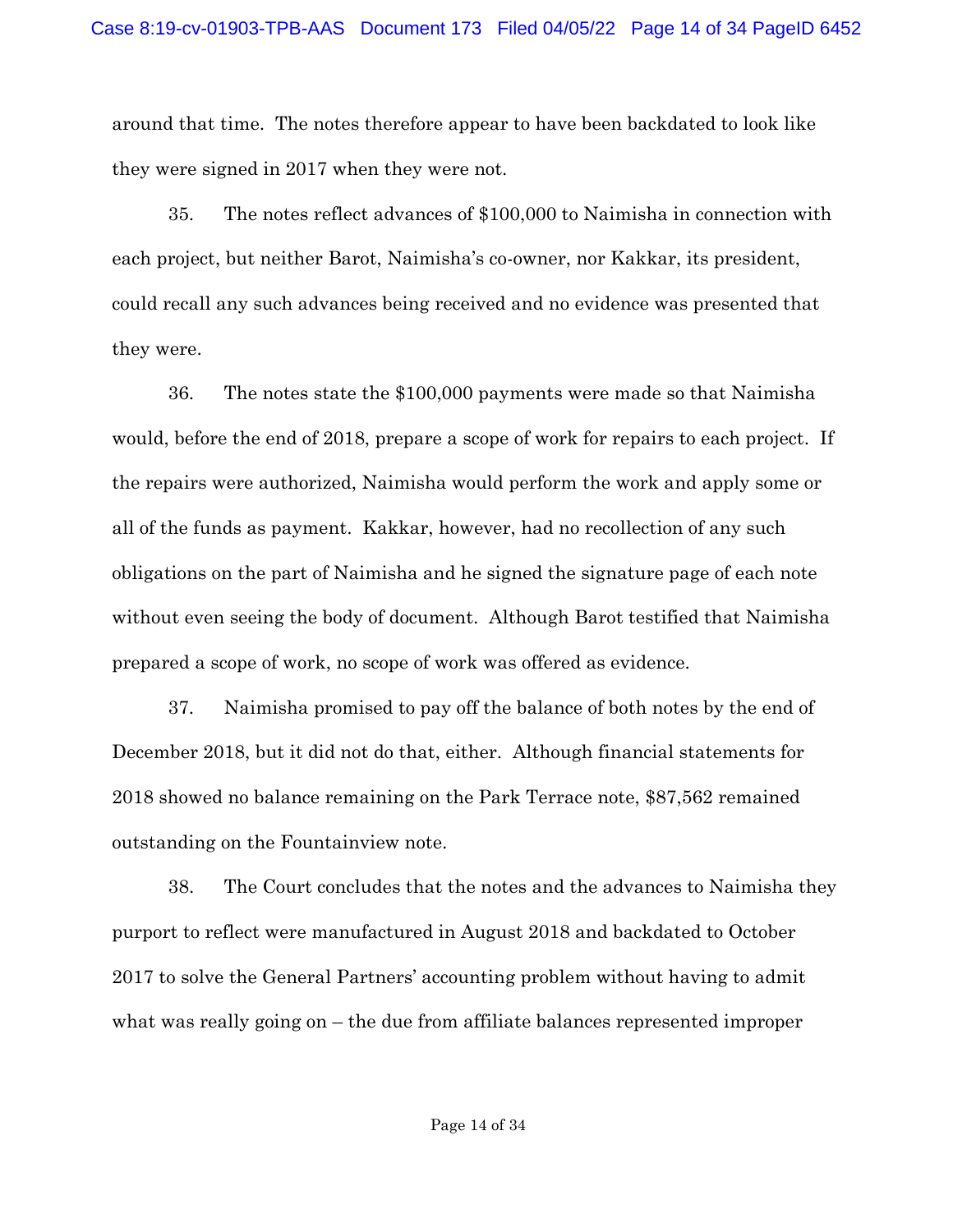distributions to the General Partners or third parties for non-partnership purposes.

39. The Naimisha Construction notes and the affiliate balances contributed to the Limited Partners' decision to demand that the General Partners comply with their agreements or face removal, and it therefore appears the Limited Partners never detrimentally relied on the notes' misrepresentations. Their creation, however, reveals that the General Partners were less than honest with respect to partnership funds and bookkeeping matters.

### *The Limited Partners' Notices of Default and Removal*

40. On March 25, 2019, the Limited Partners demanded in writing that all affiliate loans be paid back into the partnerships, that improper distributions to the General Partners be paid back, and that the Limited Partners be paid distributions owed by the partnership. The General Partners did not respond. The Limited Partners repeated their demands on April 15, 2019, in letters from their counsel, along with a demand for financial reports that were overdue. Once again, the General Partners did not respond.

41. On May 3, 2019, the Limited Partners gave the General Partners notices of default, demanding that the General Partners cure the defaults by June 3, 2019, to avoid removal. On June 3, 2019, the General Partners' counsel e-mailed the Limited Partners that the General Partners planned to make loans to the partnerships to fund payments to the Limited Partners and requested another seven days in which to do so. The Limited Partners did not agree to the extension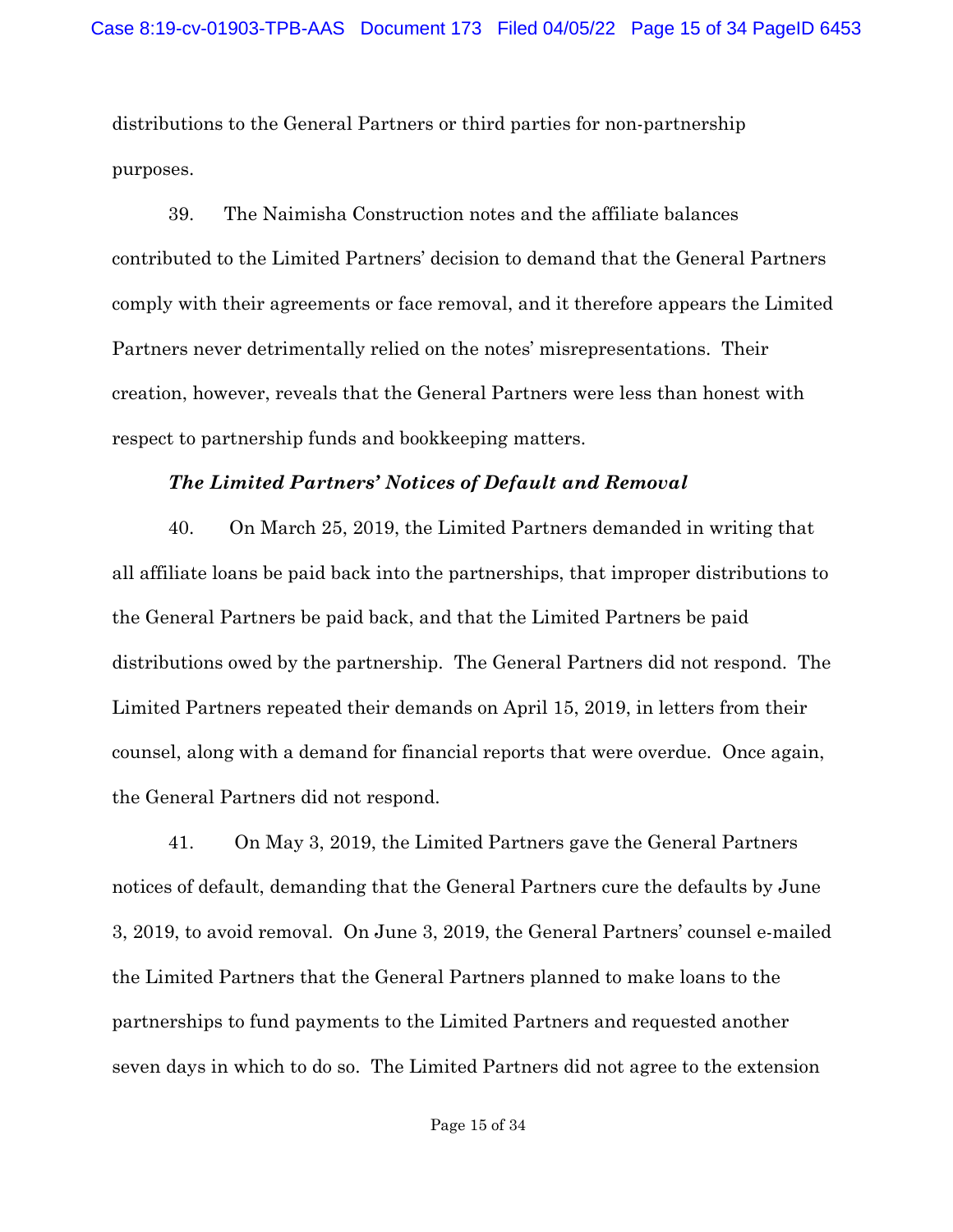and in any event the requested seven days passed with no payment and no evidence of cure regarding any of the defaults.

42. On June 18, 2019, the Limited Partners notified the General Partners in writing that they were removed from the partnerships. The next day, the General Partners' counsel emailed the Limited Partners that they were prepared to wire \$105,994 (for Fountainview), and \$ 141,235 (for Park Terrace) "in satisfaction of the amounts claimed, and currently due" if the Limited Partners would withdraw the removal notices. Finally, on June 21, 2019, the General Partners sent the checks by Federal Express.

### *The General Partners' Failure to Cure*

43. Barot testified that when he learned of the Limited Partners' assertions and demands he immediately directed Ashok Kumar to investigate and rectify the matter. Kumar was an officer at Creative Choice, Inc., and worked with Impro to provide management services to the General Partners. Kumar, however, passed away in March 2021 and his deposition was not taken. Aside from Barot's testimony that he directed Kumar to investigate, and deposition testimony from Baker Tilly regarding a calculation they helped prepare, there is little evidence on what steps the General Partners took or when they took them. Kumar stated in a May 28, 2019, email that he had worked on the issue the previous week and had calculated the payments to be made to the Limited Partners. He stated that the General Partners should be prepared to make the payments by May 30, 2018, but this did not occur, probably because the partnerships lacked the necessary funds.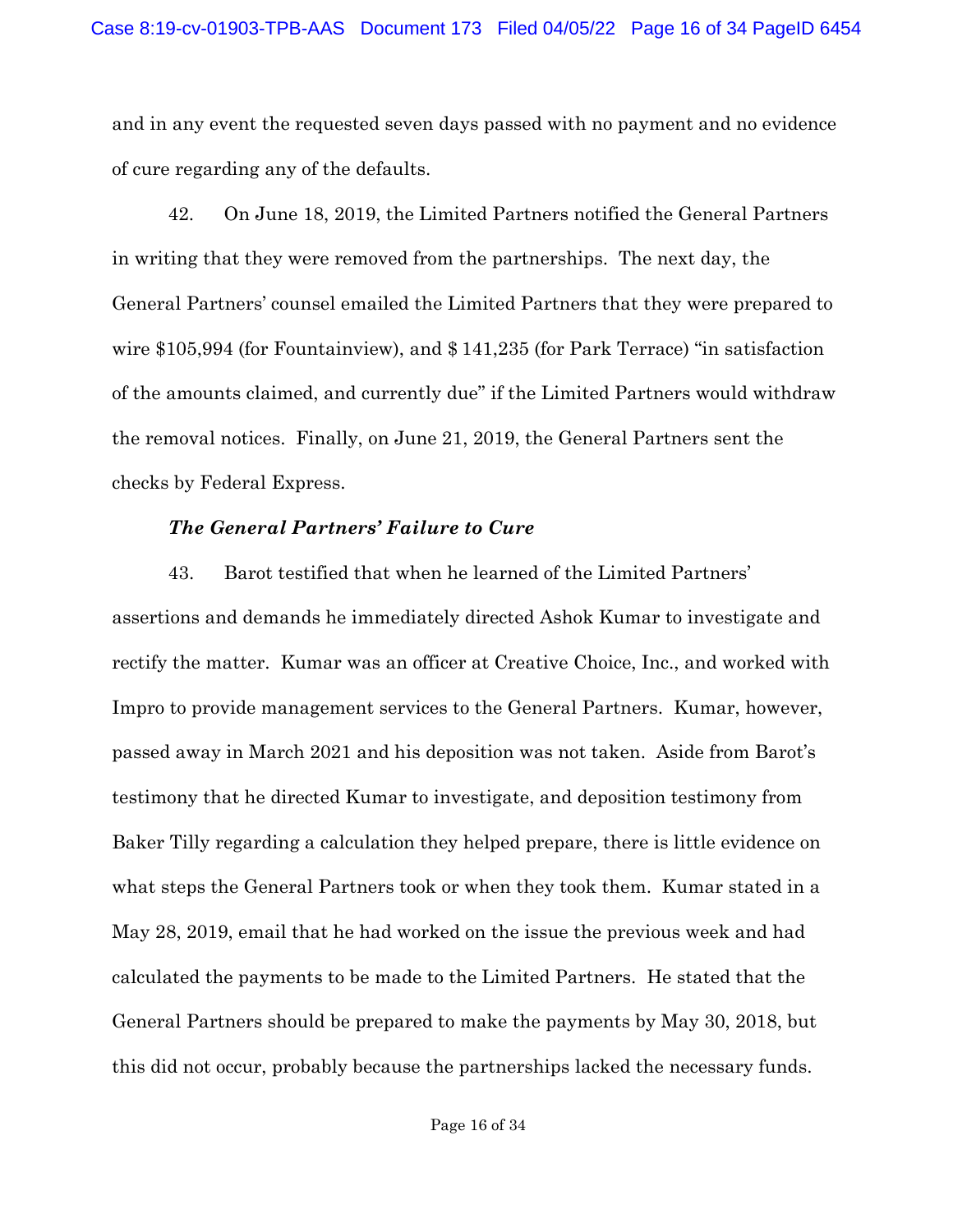44. A central dispute at trial centered on whether the source of funds for the June 21, 2019, payment as to Fountainview was a simple infusion of cash from Creative Choice Homes, Inc., or instead involved loans to the partnership, which would violate the partnership agreement and fail to cure the default. As noted above, the General Partners' counsel on June 3, 2019, told the Limited Partners that the source of the forthcoming payments would be loans to the partnerships. Barot testified at trial that the source of the payments included a deposit of \$77,000 into the Fountainview partnership's bank account transferred from the bank account of his company, Creative Choice Homes, Inc. Internal documentation as well as trial testimony by Kakkar identified that same amount as a loan. Kakkar similarly identified a deposit of \$116,000 to the Park Terrace partnership's account as a loan to fund the payment to the Limited Partners.

45. Baker Tilly's records relating to their audit for 2019 show a loan of \$54,500 to the Fountainview partnership from Impro and reflect a statement by Kumar that the purpose of the Impro loan was to cover outstanding distributions to the Limited Partners. Ryan Trezek, a senior manager with Baker Tilly who worked on the audits, testified in deposition that the source of the funds used to make the payment appears to have been an Impro loan. The General Partners' interrogatory answers in this litigation stated that Impro was the sources of the source of funds used to make the payments.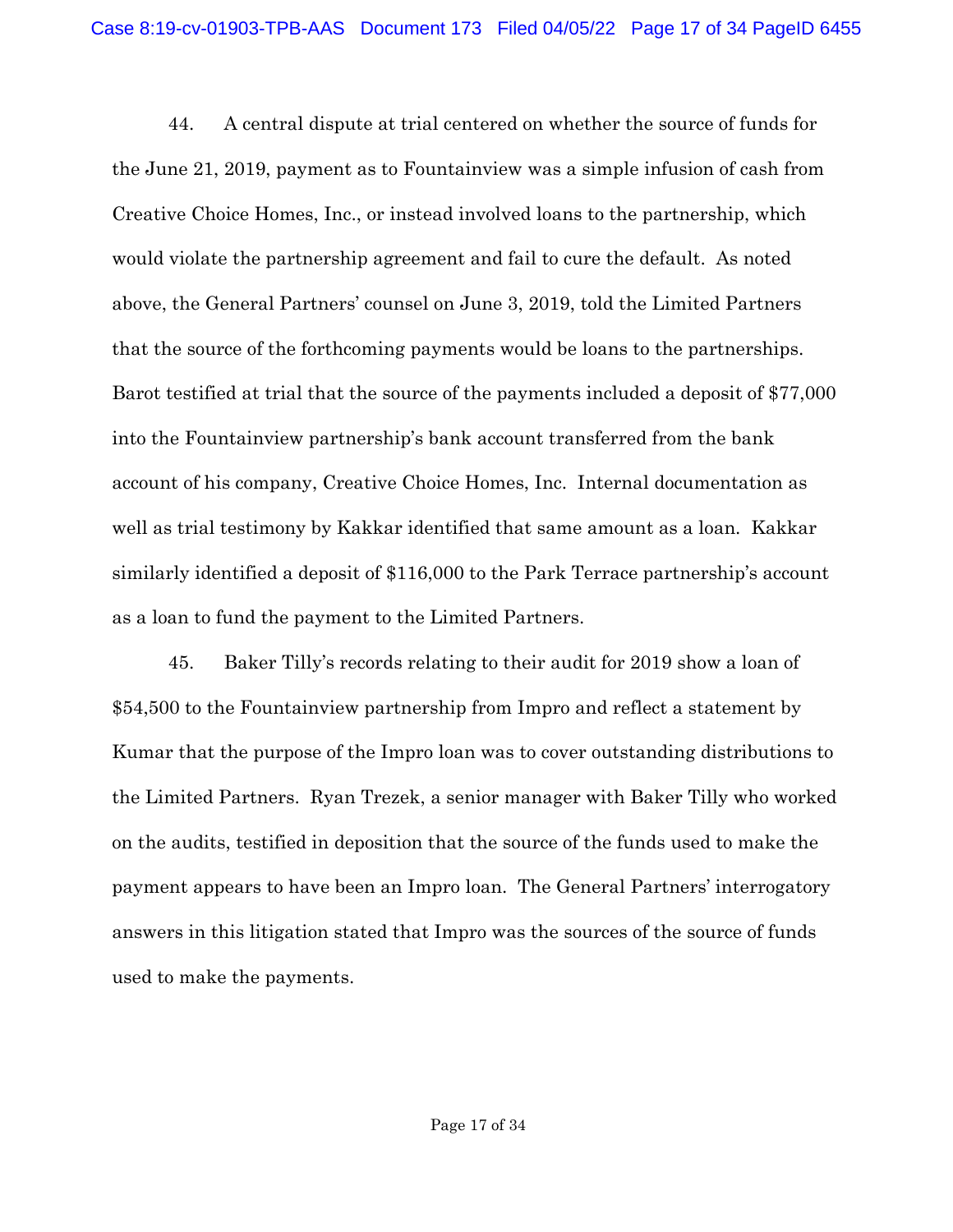46. Considering the foregoing evidence, the Court does not credit Barot's testimony that the funds to cover the payments to the Limited Partners were funds wired from Creative Choice, Inc., with no loans involved.

47. As to Park Terrace, the evidence showed that improper cash advances to affiliates continued in 2019 even after the May 3, 2019, notice of default, and these withdrawals were not paid back until November 2019. Kumar directed that deposits made that month to eliminate these receivables be recorded as having been made in September, but even September would have been well beyond any cure period.

### *The Parties' Claims and Counterclaims*

48. The Limited Partners advised the General Partners that they expected an orderly transition to new general partners. The General Partners refused to relinquish control of the partnerships or the properties and on July 5, 2019, filed the instant lawsuits against the Limited Partners in state court, which the Limited Partners removed to this Court.

49. In both cases, the General Partners seek a declaration that no circumstance authorizing their removal existed and that the Limited Partners' June 18, 2019, removal notices were null and void. The General Partners also assert claims for breach of contract, seeking damages and an injunction preventing further efforts by the Limited Partners to remove them and compelling their compliance with obligations under the partnership agreements. In the Fountainview case, CCH XXX requests a declaration that the cure period was extended until August 3,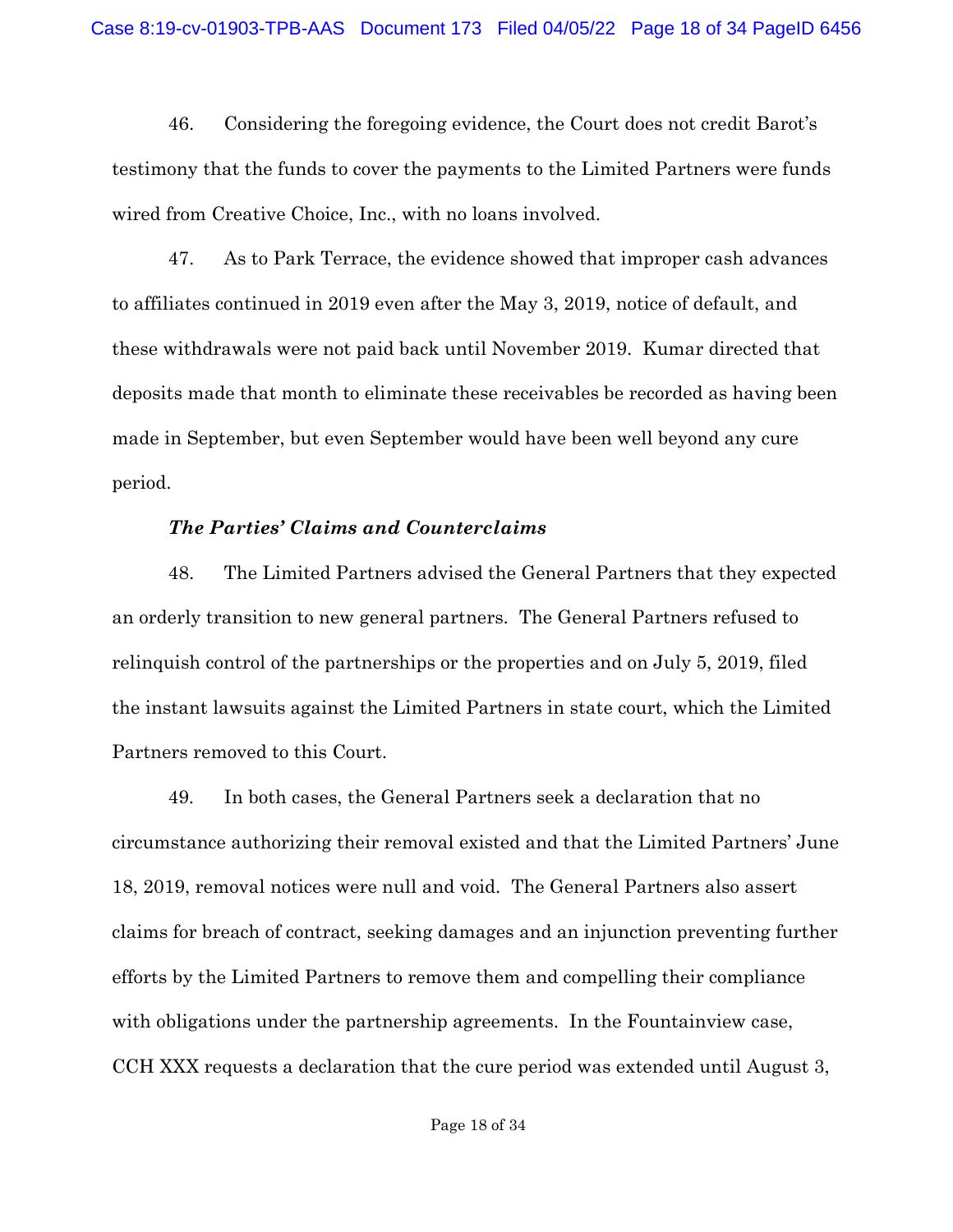2019, and an injunction directing the Limited Partners to give it an opportunity to cure until that date. <sup>6</sup>

50. The Limited Partners answered the complaints, and they assert counterclaims for breach of contract based on the General Partners' making of prohibited affiliate loans, misapplying cash flow, and failing to provide the required financial reporting. They seek damages and all other legal or equitable relief to which they are entitled, including specific performance. They also assert claims for breach of fiduciary duty based on the same conduct and seek similar relief on those claims. Finally, they seek a declaratory judgment that they had the right to remove and did properly remove the General Partners and that Impro has been terminated as the management company.

### *Materiality of the Claimed Breaches*

51. In the ensuing litigation, the General Partners first denied they had done anything wrong, but ultimately admitted they had breached the partnership agreements. Their principal contention to avoid removal is that the breaches were not sufficiently "material" because the amounts misappropriated were small in comparison with the value of the projects and overall tax benefits accruing to the Limited Partners over the years, and that their removal as General Partners would

<sup>6</sup> At trial, both sides moved for judgment as a matter of law. The Court denied the General Partners' motion, granted the Limited Partners' motion as to the General Partners' contract claim, and otherwise deferred ruling. The Court has by separate order denied the Limited Partners' motion as to the remaining claims. The Court has also considered the General Partners' contract claim under all the evidence at trial and again concludes the Limited Partners did not breach their agreements.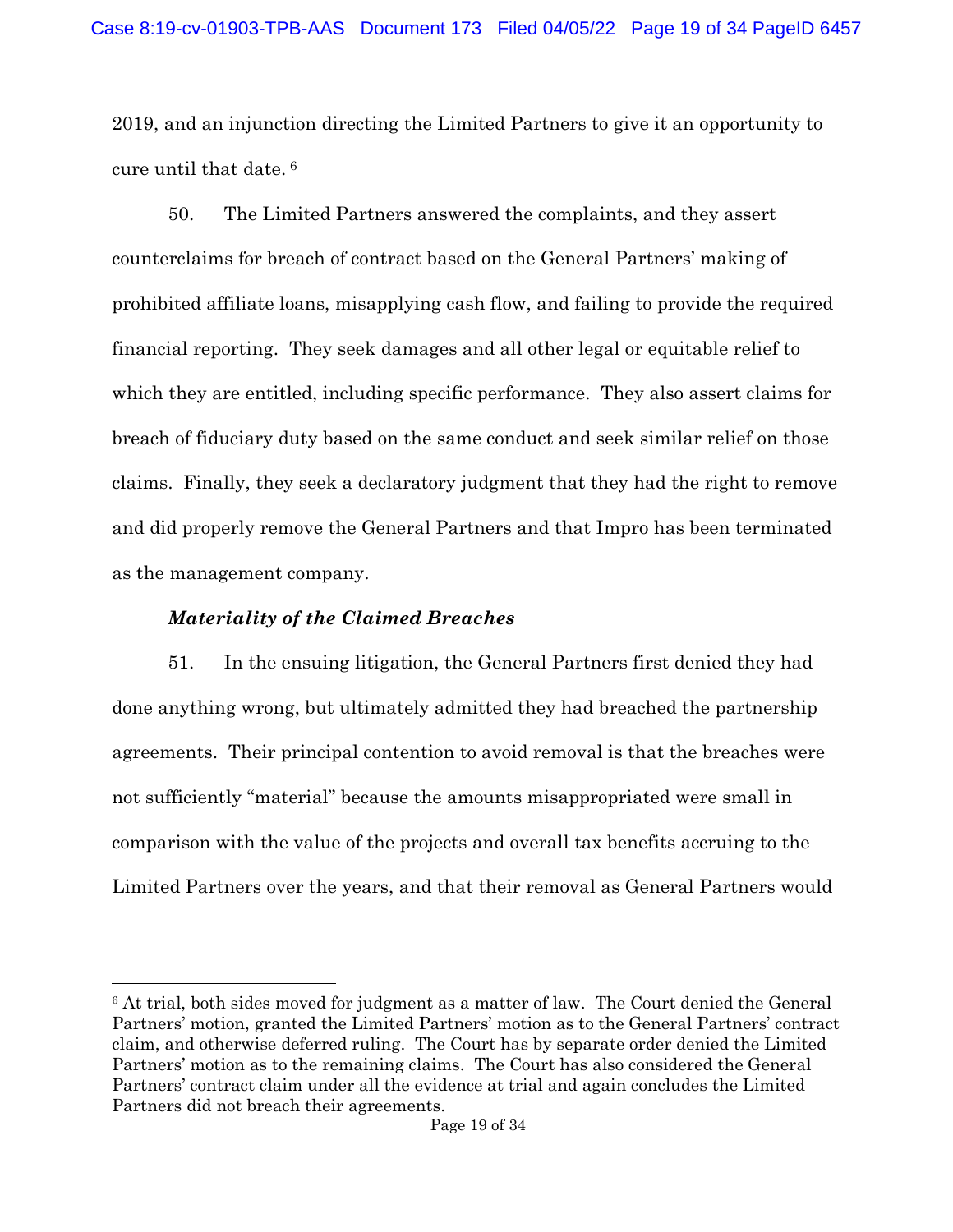result in a disproportionate and inequitable forfeiture of their right to purchase the Limited Partners' interests and obtain full ownership of the projects.

52. In that regard, the Court finds that while the amounts of improper cash withdrawals over the years amounted to a small fraction of the Limited Partners' overall economic benefit in terms of tax credits and savings, they constituted a substantial portion of the cash available to the projects in some years. Baker Tilly concluded in 2016 that they had become material from an auditing perspective. Barot admitted that he considered the amount of some of the affiliate balances to be material. It was important from the Limited Partners' perspective that funds remain in the partnership throughout the year in order to be available for emergencies and other unexpected events that might arise during the year. Based on the amounts involved, as well as the nature of the General Partners' conduct, the Court finds the General Partners' improper withdrawals of cash to be material under the standards discussed in the conclusions of law below.

53. On the issue of the loss of the General Partner's purchase option rights, both sides agreed to rely on written expert reports in lieu of live testimony. As to Fountainview, the General Partners' expert Stephen Sheridan opines that, if not removed as General Partner, CCH XXX would be entitled to purchase the Limited Partners' interests for \$196,477 based on an estimated property value of \$5,713,000. After deducting for debts and costs, Sheridan calculates that would leave the General Partner with equity with a present value of \$1,997,797 as of June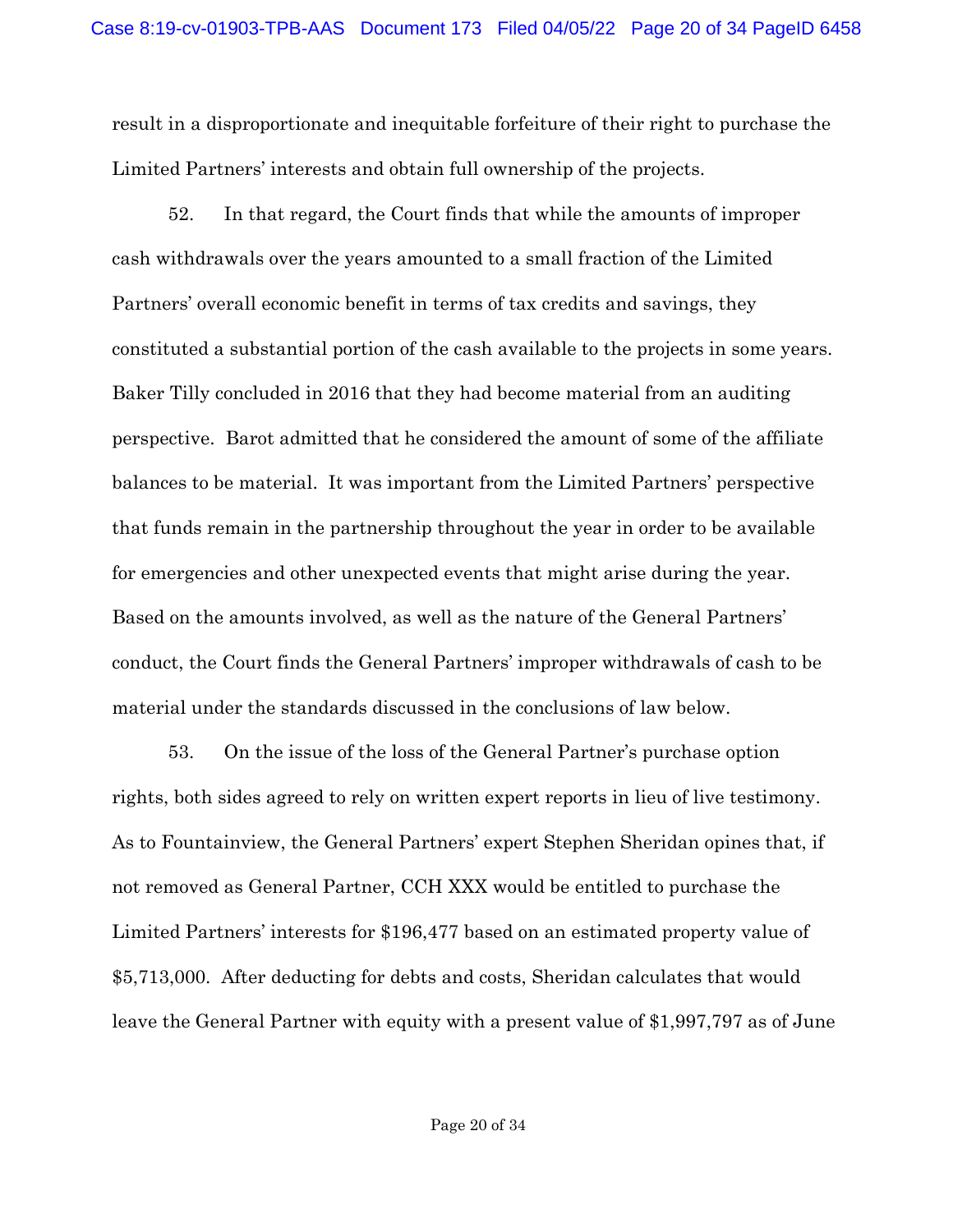19, 2019. On the other hand, Sheridan opines that if the General Partner is removed, it would likely receive little or nothing based on its Capital Account.

54. As to Park Terrace, Sheridan opines that if not removed, the General Partner would be entitled to purchase the Limited Partners' interests for \$642,980, based on an estimated property value of \$11,949,000. After deducting for debts and costs, that would leave the General Partner with equity of about \$5,245,063. On the other hand, if the General Partner were removed, it would receive little or nothing.

55. The Limited Partners' expert, Niccolo Pinoli, does not take issue with Sheridan's contention that the General Partners would receive very little if removed, nor with the fair market value Sheridan posits for each of the projects. Pinoli asserts, however, that the purchase price the General Partner would have to pay to exercise its option at both Fountainview and Park Terrace would be far greater than that calculated by Sheridan.

56. The Court is not persuaded by the written expert testimony submitted by either side, and therefore makes no finding of fact or conclusion of law regarding the operation and consequences of the General Partners' exercise of their purchase price option as compared to receiving the required payments upon removal. The Court will instead assume for purposes of these findings and conclusions that the General Partners' position is correct.

57. The General Partners also argue that Hunt Capital Partners has acted with an improper motive and as part of a campaign to improperly oust general partners of affordable housing projects in order to acquire their equity. To the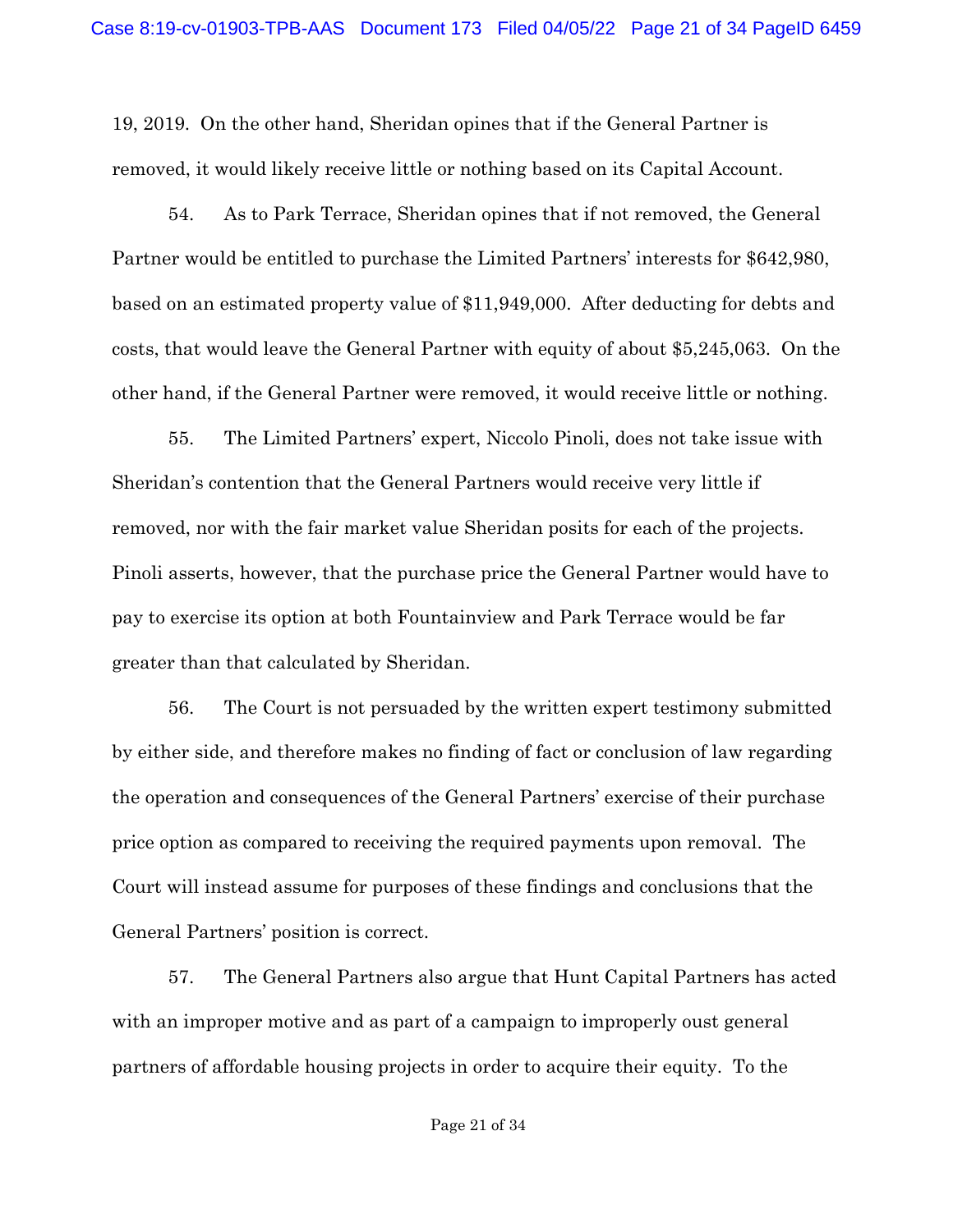extent the motive of Hunt Capital Partners is relevant in these cases, the Court finds that the General Partners' contentions were not supported by the evidence presented at trial.

## *Liquidated Damages*

58. As set forth above, the partnership agreements provide for liquidated damages of \$100 per day for the General Partners' late provision of financial information. The Limited Partners claim that from 2016 to 2020 the General Partners were late in furnishing the required information and seek to recover \$136,000 in late fees for Fountainview and \$92,800 in late fees for Park Terrace.

59. The evidence at trial has persuaded the Court that the General Partners breached their respective partnership agreements by late reporting of financial information. However, as discussed below in the Court's conclusions of law, the claim for liquidated damages was not preserved in the parties' pretrial statement and has been waived. Even if this claim were properly in the case, the evidence was insufficient to persuade the Court that the Limited Partners themselves did not contribute to the delays, that contractual requirements for an award of liquidated damages were met, and that the amounts sought by the Limited Partners are correct. Accordingly, the Limited Partners did not sustain their burden of proof on this issue.

## *Loss of Value Due to Mismanagement*

60. The Limited Partners also seek damages for a loss of value of the two properties alleged to have been caused by the General Partners' mismanagement, in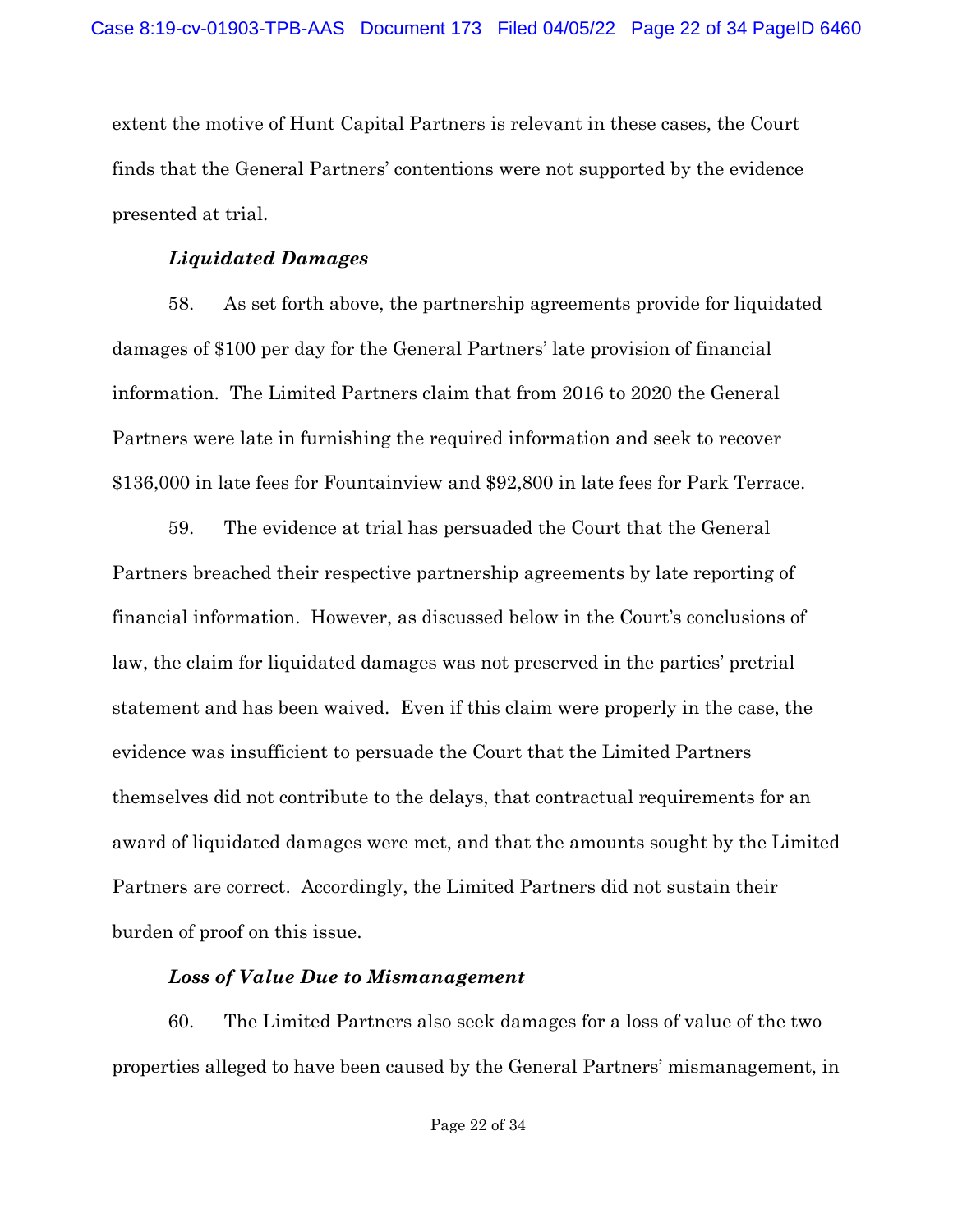the amount of \$8,287,000 for Fountainview and \$12,051,000 for Park Terrace. The Limited Partners failed to present evidence at trial sufficient to convince the Court that the properties declined in value as alleged or that any such diminution in value was caused by the actions of the General Partners.

## **Conclusions of Law**

## *Jurisdiction*

1. The Plaintiffs in these two cases are limited liability companies whose sole member is a citizen of Florida. The Defendants are limited liability companies whose members are citizens of states other than Florida. The amount in controversy exceeds \$75,000. The Court has subject matter jurisdiction over these cases. *See* 28 U.S.C. § 1332.

## *Elements of the Parties' Claims*

2. The General Partners and Limited Partners in each case assert claims for breach of contract. A breach of contract claim requires proof of a valid contract, breach of duty under the contract, and damages. *See, e.g., Everglades Ecolodge at Big Cypress, LLC v. Seminole Tribe of Fla.*, 836 F. Supp. 2d 1296, 1302 (S.D. Fla. 2011); *see also Muroff v. Dill*, 386 So. 2d 1281, 1283-84 (Fla. 4th DCA 1980) (holding that a party who establishes a breach of contract is entitled to at least nominal damages). There is no dispute in these cases as to the existence of valid contracts, breaches of duty, or damage. The issue is whether the breaches were sufficient to support removal of the General Partners.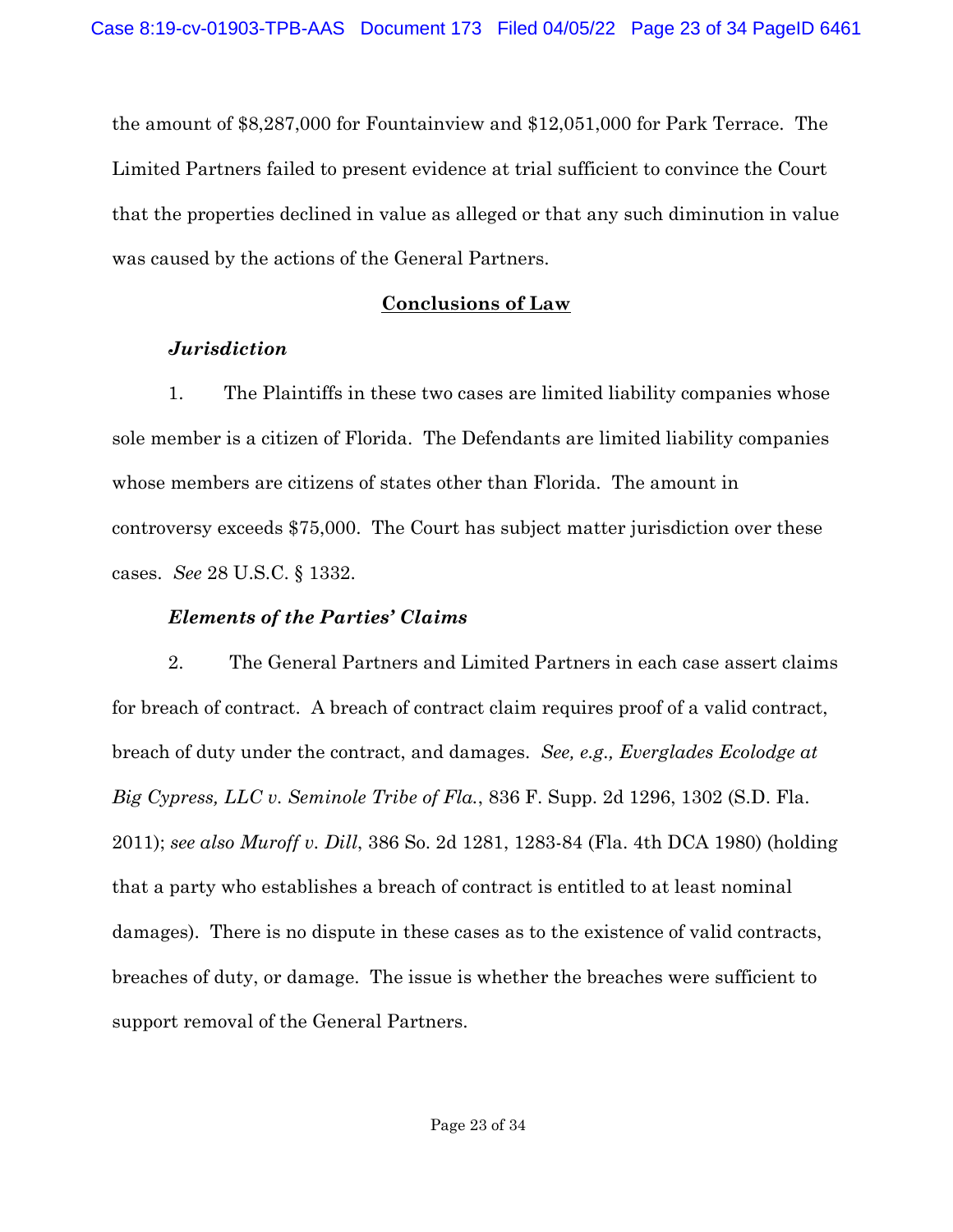3. Breach of fiduciary duty is a ground for removal under the partnership agreements and the Limited Partners also assert a separate claim for breach of fiduciary duty. A claim for breach of fiduciary duty requires the existence of a fiduciary relationship, breach of a duty owed under that relationship, and proximately resulting damages. *See, e.g., Jackson Nat'l Life Ins. Co. v. Sun Coast Trust Co.*, No. 8:18-cv-401-23AAS, 2019 WL 1787491, at \*7 (M.D. Fla. Apr. 24, 2019). If a plaintiff cannot prove actual damages, nominal damages may be recovered. *Id*. Here, too, the disputed issue is whether the General Partners' admitted conduct in violation of the partnership agreements rose to the level of a breach of fiduciary duty.

4. To obtain a declaratory judgment, there must be an actual controversy, and the party seeking the judgment must prove that he or she is in doubt as to the existence of some right and is entitled to have the doubt removed. 28 U.S.C. § 2201(a); *State Farm Mut. Auto. Ins. Co. v. Physicians Injury Care Ctr., Inc.*, No. 6:06-cv-1757-Orl-GJK, 2008 WL 11338611, at \* 4 (M.D. Fla. Apr. 1, 2008). There is no dispute here that a declaration of the parties' rights is appropriate in these cases.

### *General Partners' Breaches of Duty*

5. By making unauthorized withdrawals and loans from the partnerships to their affiliates, CCH XXX and CCH XXXI breached express contractual prohibitions against unauthorized loans. As general partners of a limited partnership, CCH XXX and CCH XXXI owed their limited partners fiduciary duties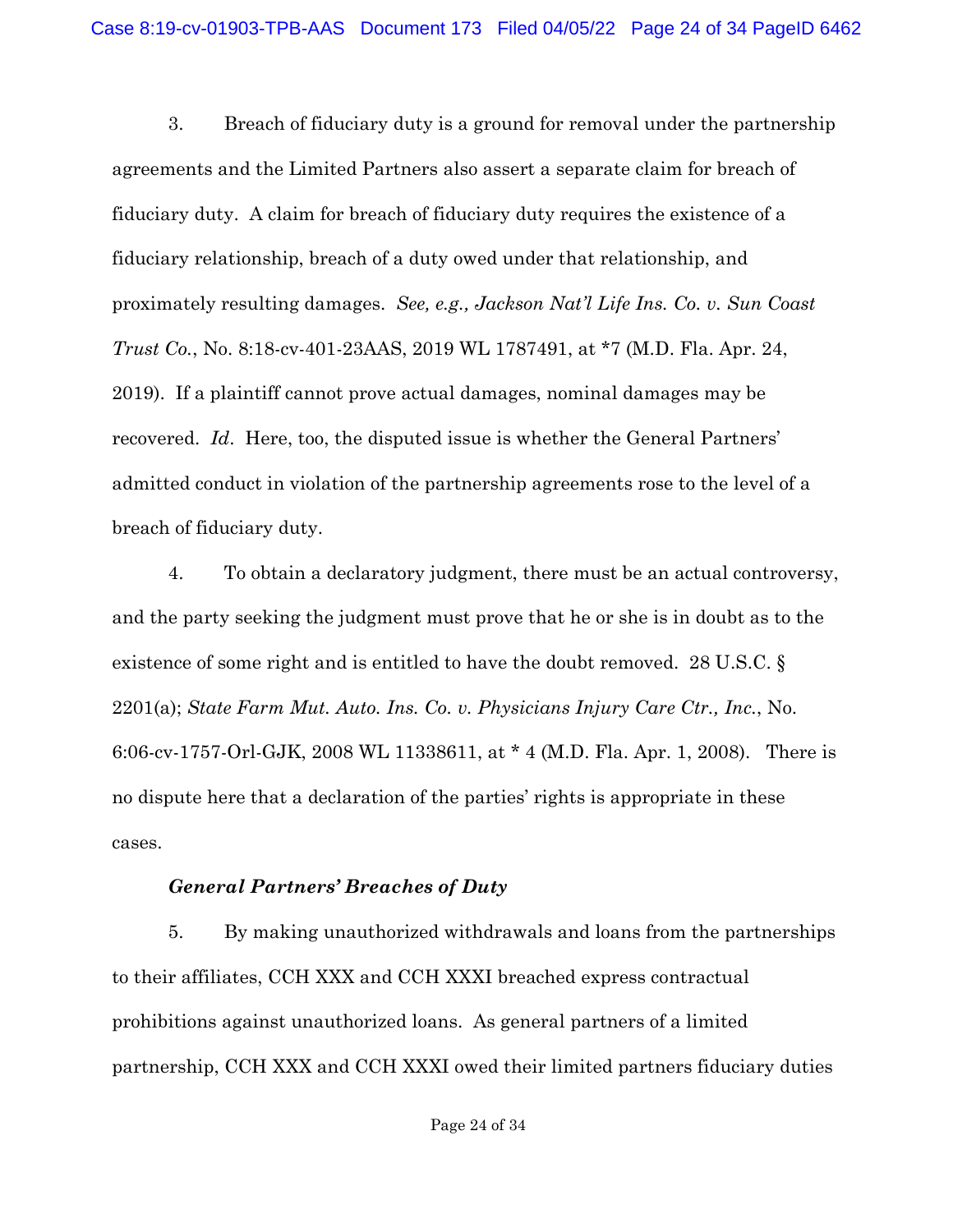of care and loyalty. *Carolina Preservation Partners, Inc. v. Wolf Arbin Weinhold*, 414 B.R. 754, 762 (M.D. Fla. 2009). A fundamental aspect of the duty of loyalty is that a partner may not divert partnership assets to non-partnership uses. *See, e.g., Hallock v. Holiday Isle Resort & Marina, Inc.*, 885 So. 2d 459, 462 (Fla. 3d DCA 2004) ("[A]s a matter of law, a joint adventurer . . . owes a fiduciary duty to the other partners not to open a competing restaurant and not to divert assets of the joint venture to that competing restaurant."); *Carolina Preservation Partners,* 414 B.R. at 761 (holding that, under Florida law, "a partner may not divert partnership assets for non-partnership purposes").

6. By diverting partnership funds to other projects in which Barot had an interest, the General Partners improperly acted to benefit, not the partnership, but themselves or third parties. They thereby breached their fiduciary duty of loyalty. *See Carolina Preservation Partners*, 414 B.R. at 761.

7. Based on the findings of fact above, the Court concludes that the actions of CCH XXX with respect to affiliate loans at Fountainview constituted intentional misconduct, malfeasance, acts outside the scope of its authority, and breaches of its fiduciary duty to the partnership, each of which is a ground for removal. The Court similarly concludes that the actions of CCH XXXI with respect to affiliate loans at Park Terrace constituted willful misconduct, misappropriation of partnership funds, and breaches of its fiduciary duty to the partnership, each of which is a ground for removal.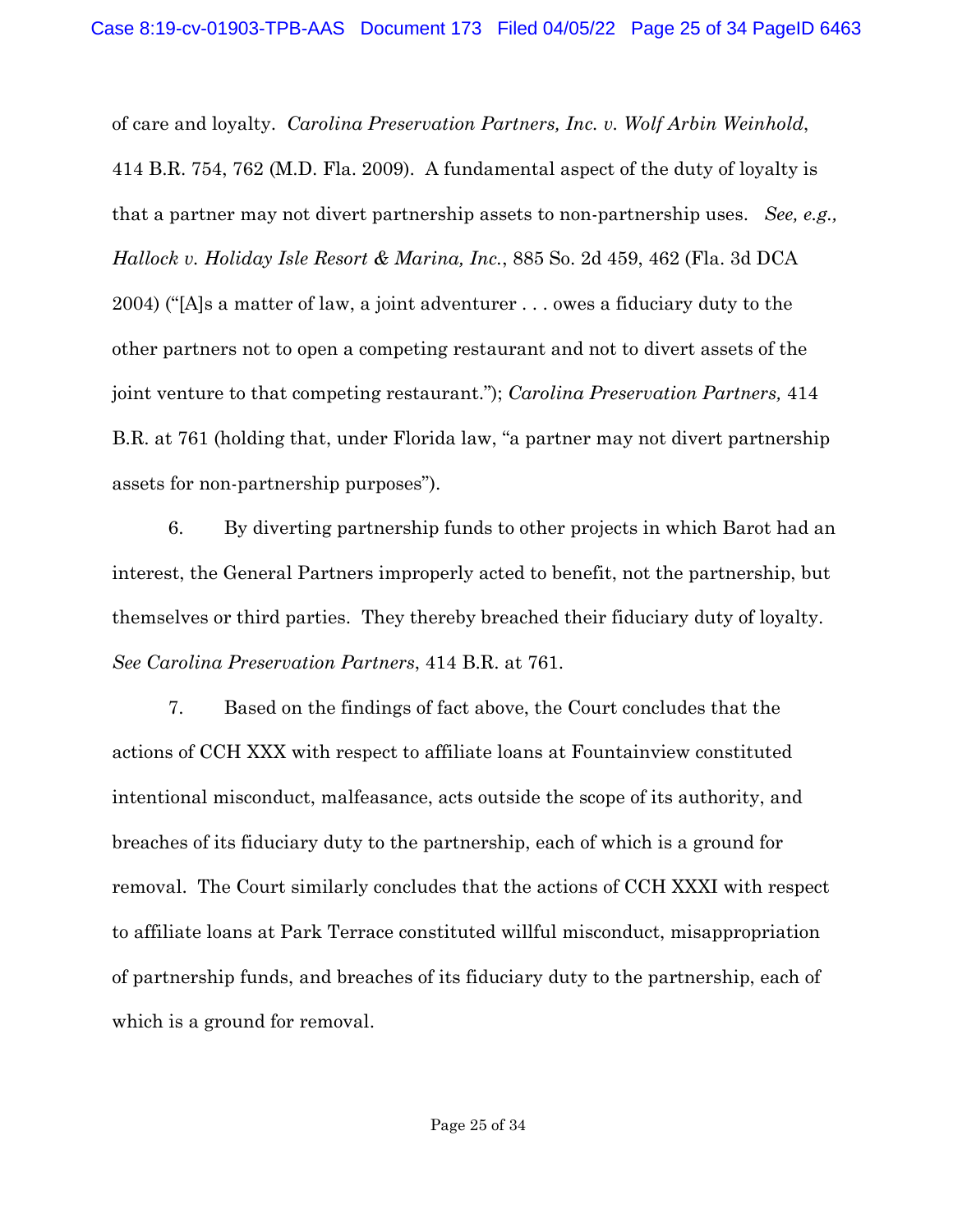### *Materiality*

8. As to Fountainview, for the reasons set forth in the Court's Order denying Creative Choice Homes XXX's motion for summary judgment, in order to remove the General Partner, the Limited Partners must establish that the breaches of duty at issue resulted in, or were likely to result in, a material detriment to or an impairment of the partnership, the Limited Partners, the project, or the assets of the partnership.

9. As to Park Terrace, breaches of contractual obligations are grounds for removal of the General Partner only if they have or may reasonably be expected to have, a material adverse effect on the Partnership, the Apartment Complex, or the Investor Limited Partner. However, the Court has found the General Partner committed willful misconduct, misappropriation and breach of fiduciary duty, which are not subject to an express materiality limitation. The Court need not decide whether the law nevertheless requires consideration of materiality even with respect to the latter conduct, because it concludes that the breaches of duty in these two cases were material.

10. The agreements do not define "material adverse effect" or "material detriment or impairment." "Material" means "significant" or "important." *Black's Law Dictionary* defines "material" as "[o]f such nature that knowledge of the item would affect a person's decision-making; significant; essential." A. Garner, *Black's Law Dictionary* 1124 (10th ed. 2014). "Adverse effect," "detriment," and "impairment" all mean essentially the same thing. A common sense reading of the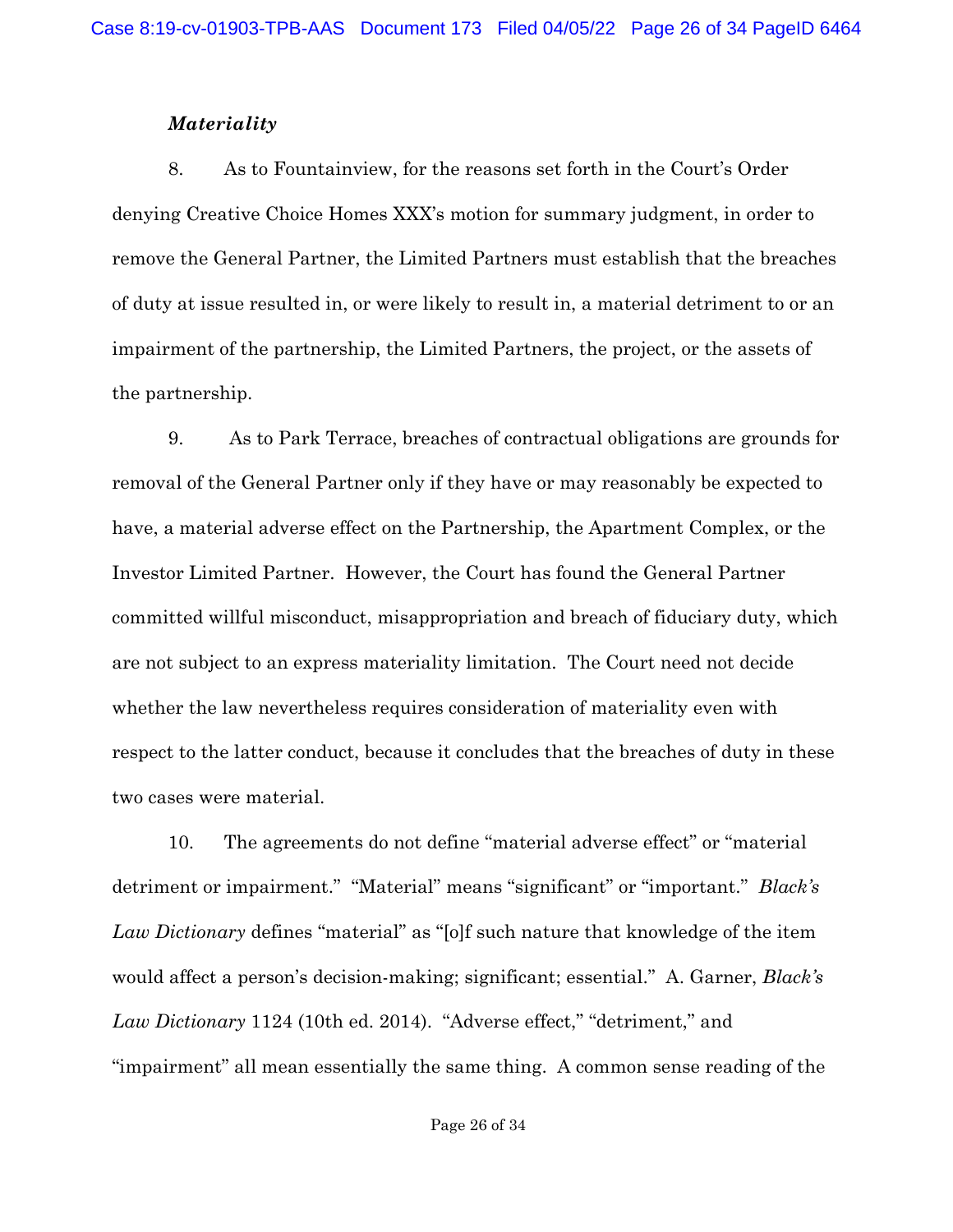agreements' materiality language, then is: "likely or reasonably expected to have an significant or important adverse effect."

11. As discussed above, while the amounts of money involved here were not large by some possible measures, they were substantial by other measures. For example, the improper withdrawals of cash issue here involved thousands of dollars, approaching or exceeding \$100,000 in some years, and represented at times a substantial portion of the partnerships' available cash. The agreements do not dictate that the "material adverse effect" or "material impairment or detriment" be measured only by comparing the amount misappropriated to the value of the property as a whole or the overall economic benefit to the Limited Partners. As noted above, the Court finds the amounts involved to be material.

12. The agreements also do not dictate that the amount of money taken from the partnerships is the sole consideration. The General Partners repeatedly, intentionally, and willfully diverted thousands of dollars to non-partnership uses, over the objection of the Limited Partners, in violation of their duties as General Partners. Such conduct by its nature is likely to have or could reasonably be expected to have a material adverse or detrimental effect on the partnerships because it affects the relationship of the partners. The General Partners' conduct has damaged the Limited Partners by depriving them of distributions they were owed and by rupturing the partnership relationship.

13. Both sides point to contract law standards for determining whether a breach is material, offering substantially similar definitions. The Court concludes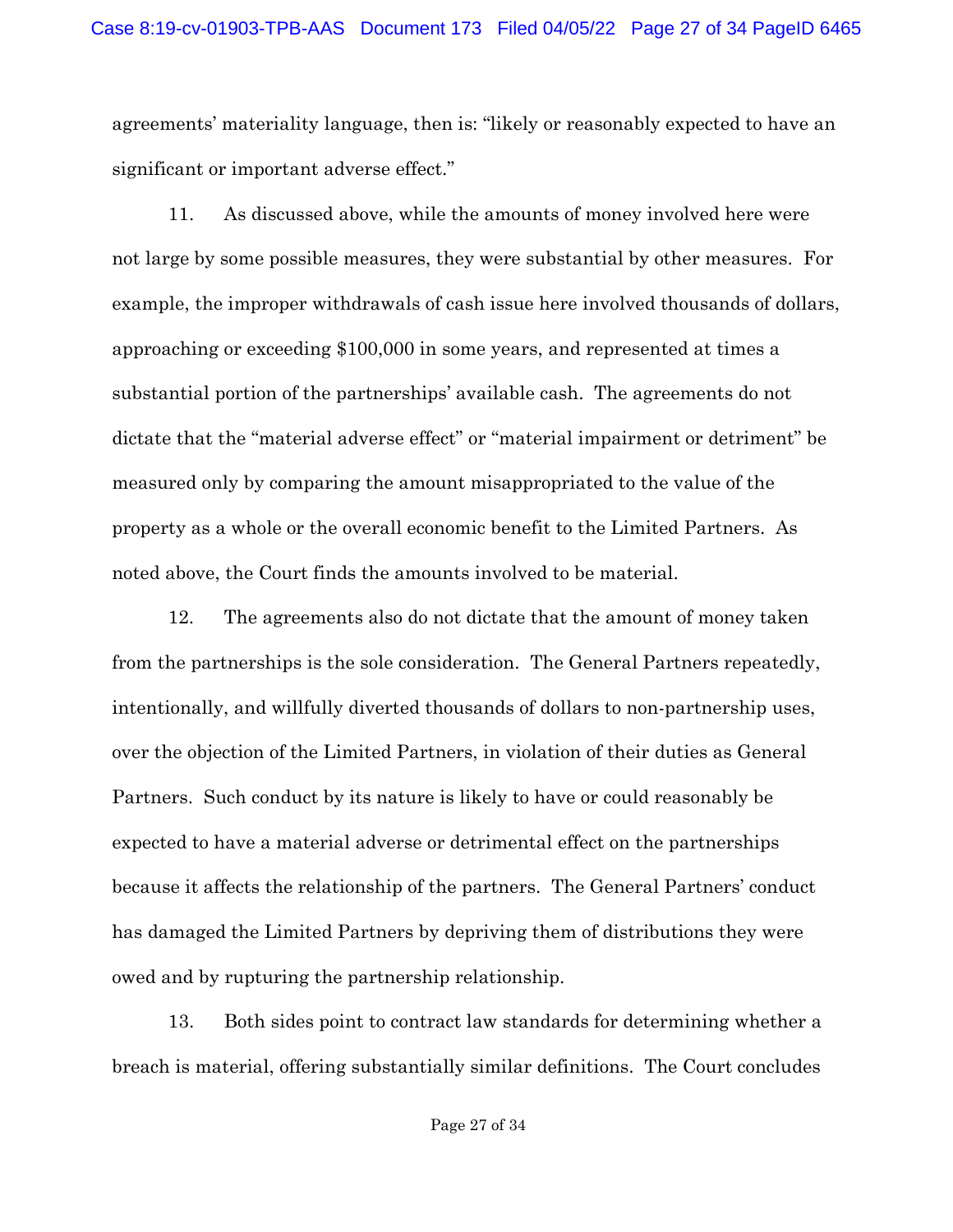that the General Partners' misconduct was material under these standards as well. A breach is material when it goes to the essence of the parties' agreement, deprives the non-breaching party of substantially what it bargained for, and is of such significance that it relieves the non-breaching party of its duty to perform the contract. *See, e.g., Burlington & Rockenbach, P.A. v. Law Offices of E. Clay Parker*, 160 So. 3d 955, 960 (Fla. 5th DCA 2015). In determining whether a breach is material, courts also look to, among other things, the extent to which an award of damages would adequately compensate the non-breaching party for the benefit of which it was deprived, the extent to which terminating the contract will lead to forfeiture, and the extent to which the breaching party acted consistently with the duty of good faith and fair dealing. *See Ron Matusalem & Matusa of Fla., Inc. v. Ron Matusalem, Inc.*, 872 F.2d 1547, 1551 (11th Cir. 1989).

14. The Limited Partners had the right to expect more than just the tax benefits and cash flow they bargained for. They also properly expected that in managing these projects the General Partners would adhere to their most basic fiduciary duties by refraining from diverting partnership funds to their own, nonpartnership purposes. The General Partners' conduct deprived the Limited Partners of that substantial, bargained-for benefit. At this point, given the nature of the General Partners' conduct and the antagonistic relationship of the parties, an award of damages would not adequately compensate the Limited Partners. They should not be required to continue in this relationship with the General Partners.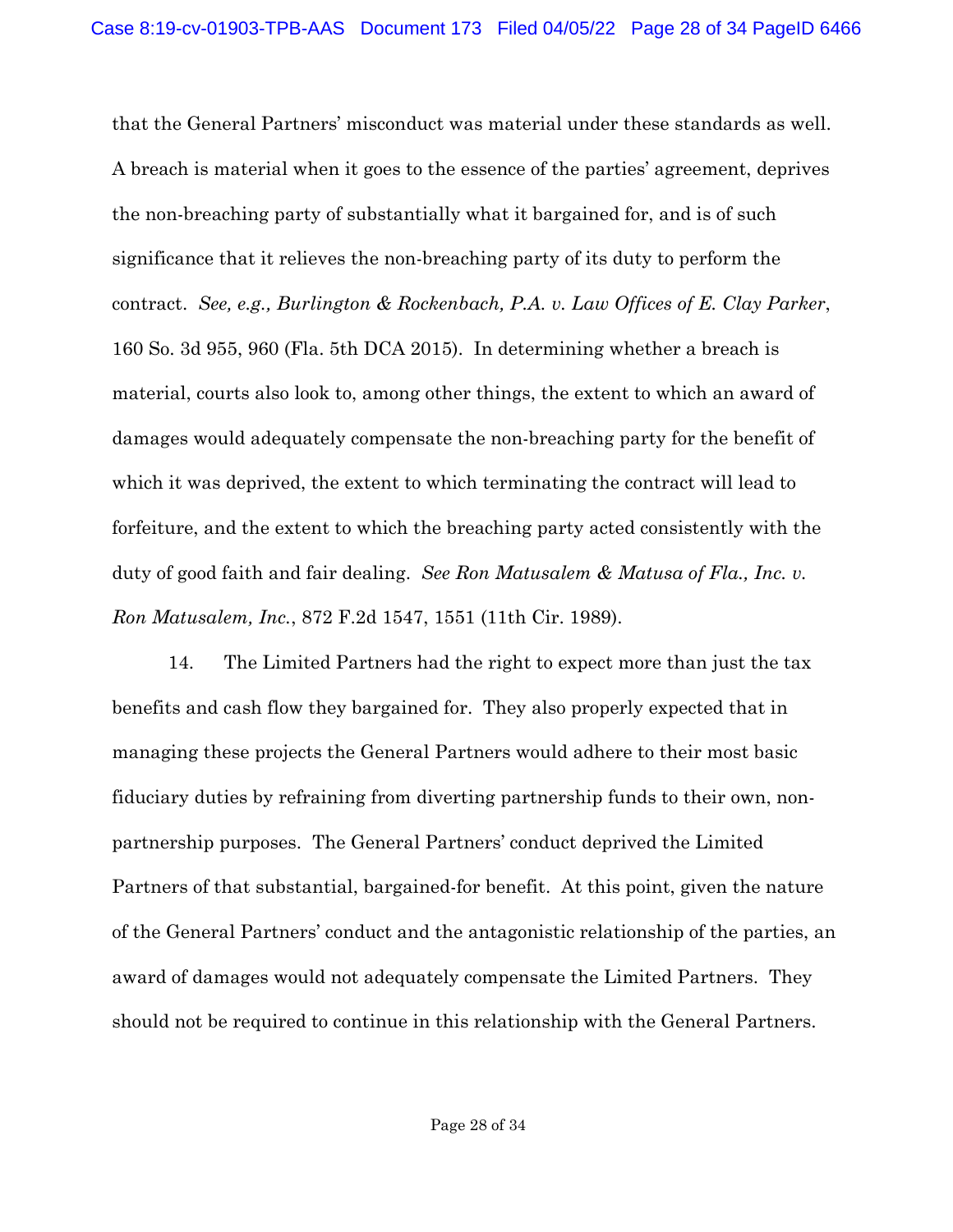15. The General Partners argue that enforcing their agreements would result in an inequitable forfeiture of millions of dollars in equity potentially available if they were allowed to remain in the partnerships and exercise their purchase options. Assuming that is the case, the Court concludes that this consideration is outweighed by the nature of the General Partners' misconduct and their lack of good faith in managing these partnerships.

16. Additionally, the remedy of removal, with its attendant consequences, is provided for by the parties' agreements, and any loss of equity will have resulted from the General Partners' failure to comply with the terms of those agreements and their legal responsibilities, matters which were within their own control. Under these circumstances, the Court is not required to relieve the General Partners of the results of their conduct. *See Stoltz v. Truitt*, 940 So. 2d 521, 523 (Fla. 3d DCA 2006).

17. Accordingly, under the agreements' plain language and the standards supplied by the parties, the Court concludes the General Partners' violations were material and will not result in an impermissible or inequitable forfeiture.

### *Notice and Opportunity to Cure*

18. As to Fountainview, the General Partner had 30 days from the notice of default to cure the claimed defaults in order to avoid removal, and failed to cure within that time. The Fountainview Agreement provides for an additional 60 days if the General Partner within 30 days began to cure and then diligently pursued a cure, but even if the deadline was extended until August 3, 2019, no cure occurred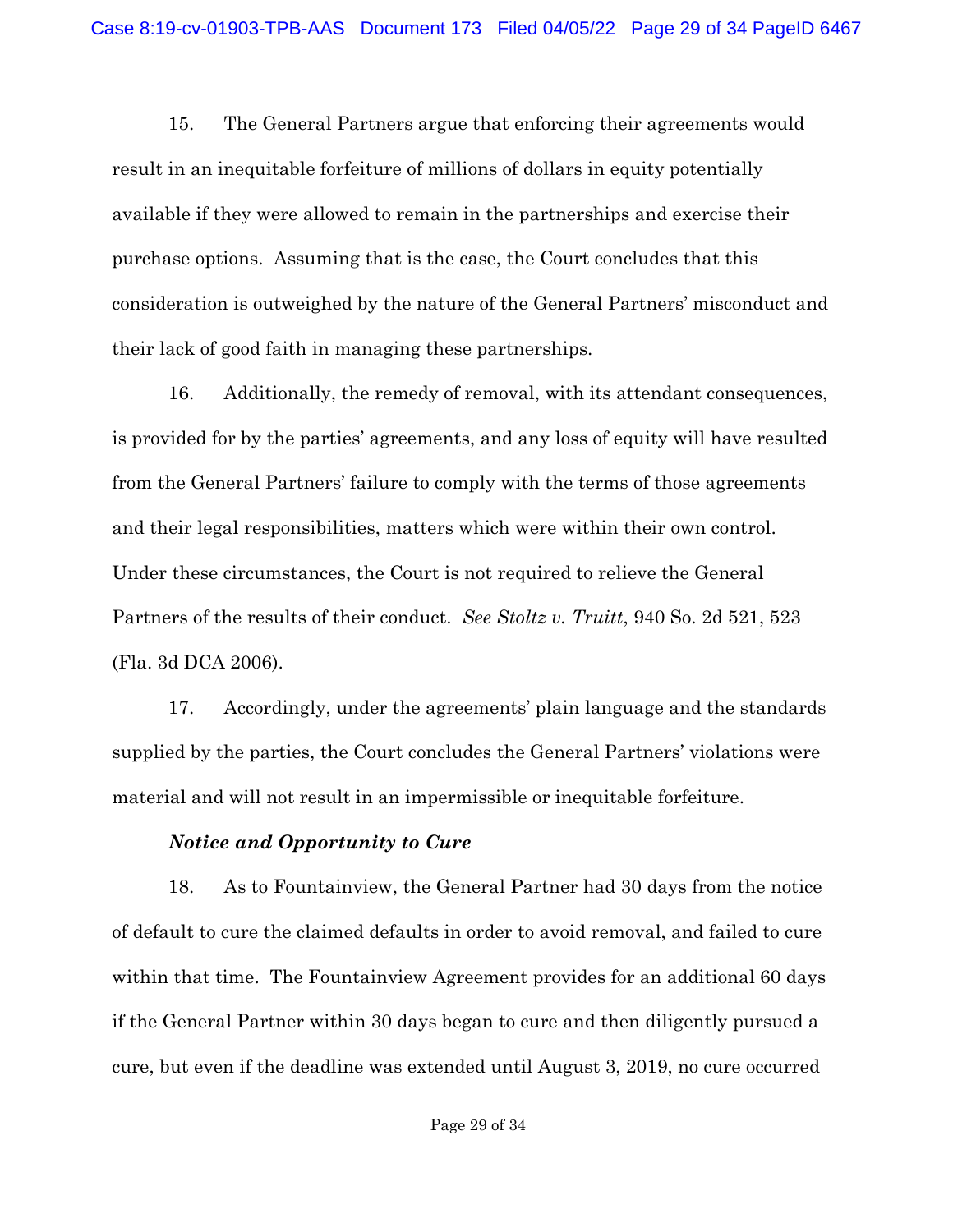by that time. As set forth in the Court's findings of fact, the purported cure by the General Partner in the form of a check to the Limited Partners was funded by one or more loans to the partnership. As a matter of law, this constituted a further breach of the partnership agreement, not a cure for the existing breaches.

19. The Park Terrace Agreement provides no right to cure with respect to willful misconduct, misappropriation of partnership funds, or breach of fiduciary duty, which the Court has found occurred here. Although the Limited Partners allowed the General Partner to cure by June 3, 2019, there was no cure by that date. The June 21, 2019, payments to the Limited Partners, funded by loans to the partnership, came too late, and the General Partner continued to withdraw funds from the partnership that were not paid back until late in 2019.

### *Relief Awarded*

### Removal of the General Partners

20. For the reasons set forth above, the Limited Partners are entitled to a declaration that Creative Choice XXX, LLC and Creative Choice XXXI, LLC, are removed as General Partners of the Fountainview and Park Terrace partnerships, respectively. The removal is effective as of the date of entry of the Court's judgment.

### Liquidated Damages

21. The partnership agreements provide for penalties on the General Partners of \$100 per day for late provision of financial information required to be furnished each year to the Limited Partners. The Court declines to award these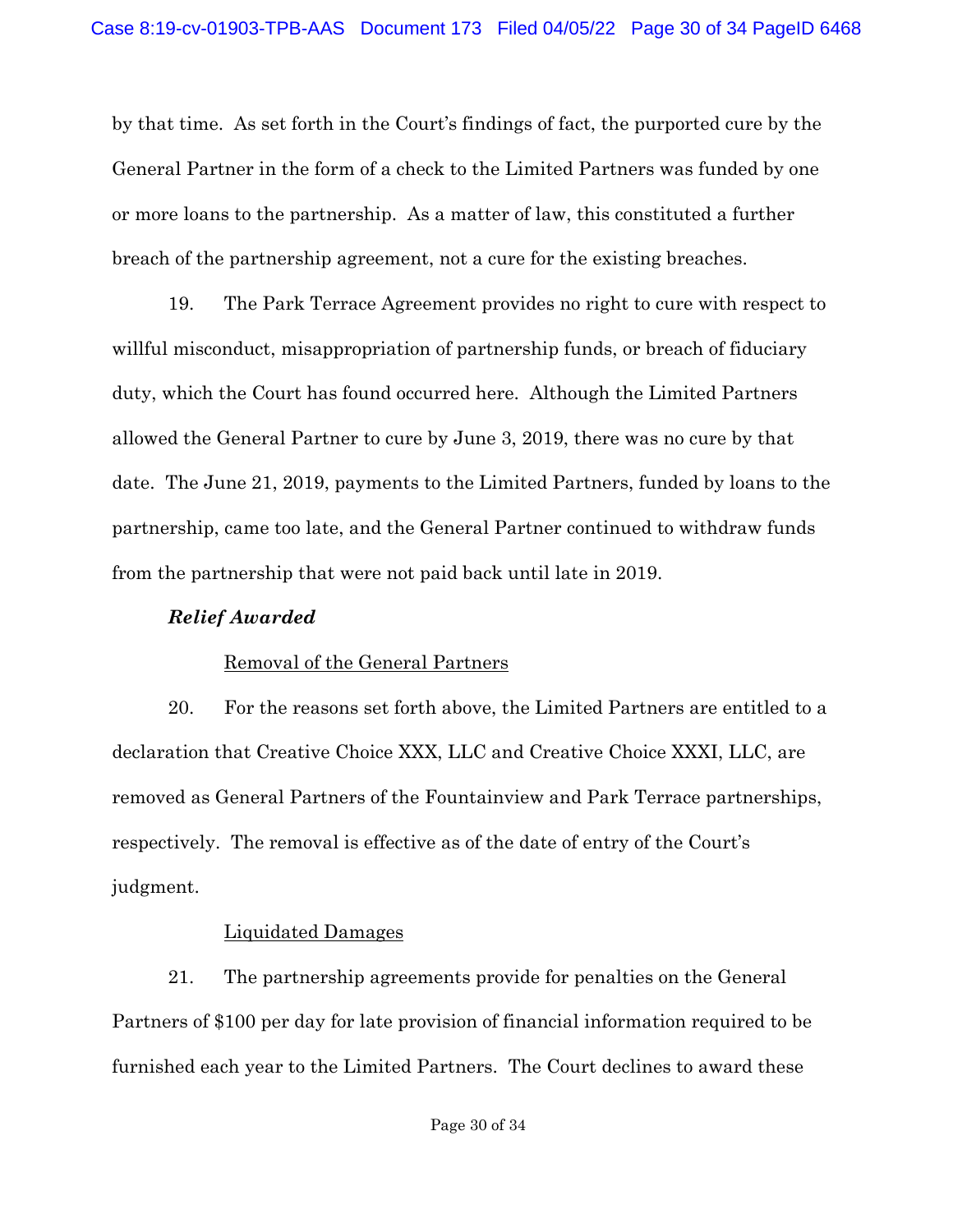damages because the Limited Partners did not in the pretrial statements provide the required breakdown of these damages by "type and amount" so as to allow the General Partners to prepare to defend against these claims at trial. Accordingly, the Court finds that any claim for these amounts was abandoned or waived prior to trial. In addition, as set forth in the findings of fact above, the Court has found that the Limited Partners have not presented sufficient evidence to convince the Court that these damages are awardable.

### Loss of Value

22. In the pretrial statements in these cases, the Limited Partners asserted a claim for loss of value of the two projects due to mismanagement by the General Partners, in the amount of approximately \$8 million for Fountainview and \$12 million for Park Terrace. The General Partners objected at the pretrial conference that they were surprised by these claims, although they never moved to strike the claims or exclude any evidence. It does not appear that a claim for general mismanagement of the partnerships was pled by the Limited Partners. Even if these claims were properly in the case, as discussed above in the Court's findings of fact, the Limited Partners failed to present evidence at trial sufficient to convince the Court that the properties declined in value as alleged due to mismanagement by the General Partners.

## *Consequences of Removal*

23. As set forth above, the Court has assumed for purposes of these findings of fact and conclusions of law that the General Partners' contentions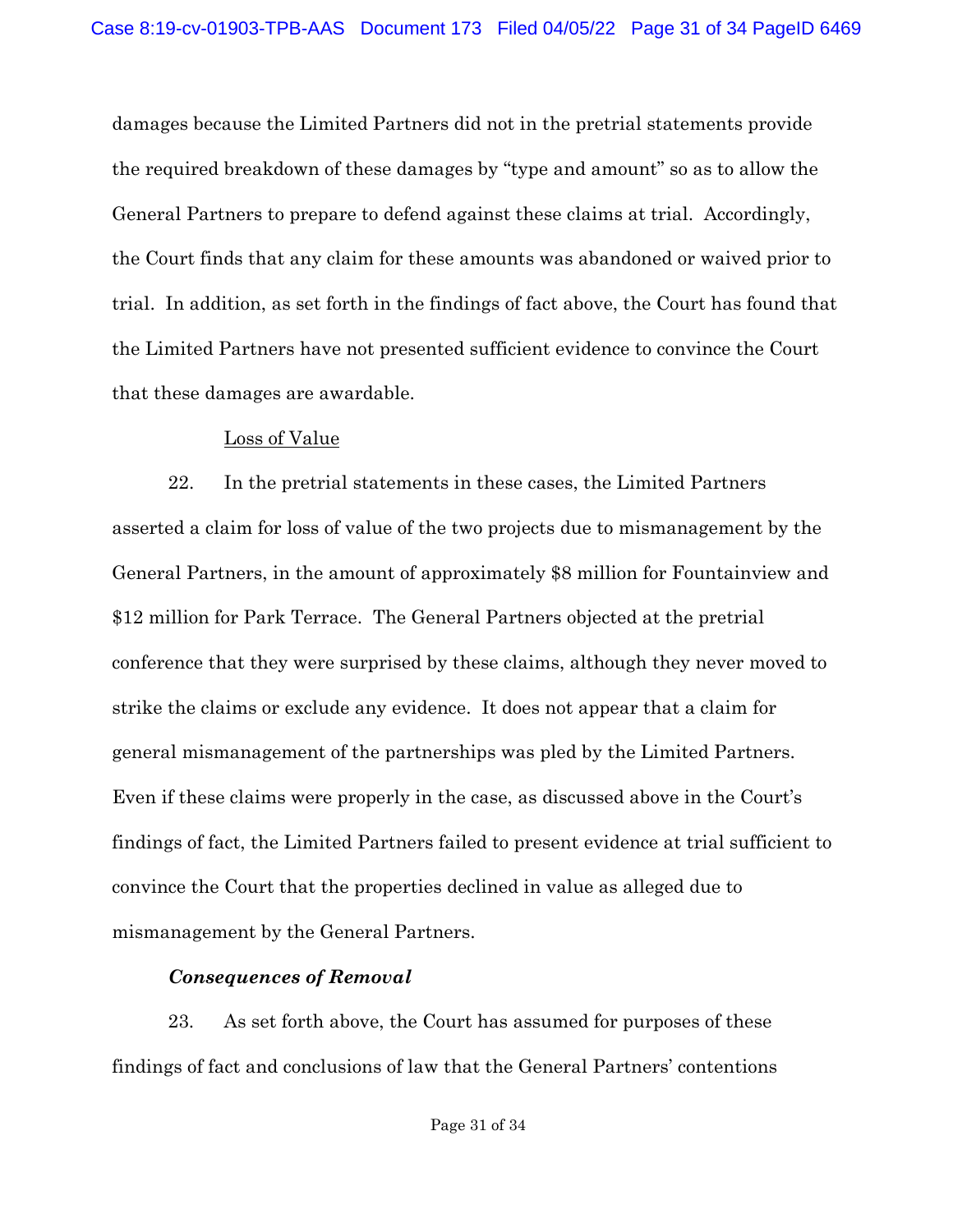regarding the value of the properties and the economic consequences of their removal in terms of a loss in potential equity in the projects are correct. The Court, however, makes no findings in that regard nor are findings on these matters necessary to the Court's judgment. The Court's judgment accordingly concludes the issues of removal, liquidated damages, damages for loss of value, and the other points discussed herein. The amount of any payments by the Limited Partners required as a result of removal of the General Partners and other steps required by the parties' agreements upon removal remain to be determined either by agreement of the parties or, if necessary, in subsequent litigation.

## *Attorney's Fees and Non-Taxable Costs*

24. As agreed at trial, following entry of judgment, the Limited Partners may file a motion for entitlement to attorney's fees and non-taxable costs pursuant to Local Rule 7.01.

It is therefore

# **ORDERED**, **ADJUDGED**, and **DECREED**:

- (1) As to Case No. 8:19-cv-1903, the Clerk is directed to enter judgment in favor of Defendants, Amtax Holdings 690, LLC, and Protech 2005-C, LLC, and against Plaintiff Creative Choice Homes XXX, LLC and Impro Synergies, LLC, as follows:
	- (a) All claims of Plaintiff are dismissed with prejudice.
	- (b) Judgment is entered in favor of Defendants on their counterclaim, declaring that Plaintiff is removed as general partner effective as of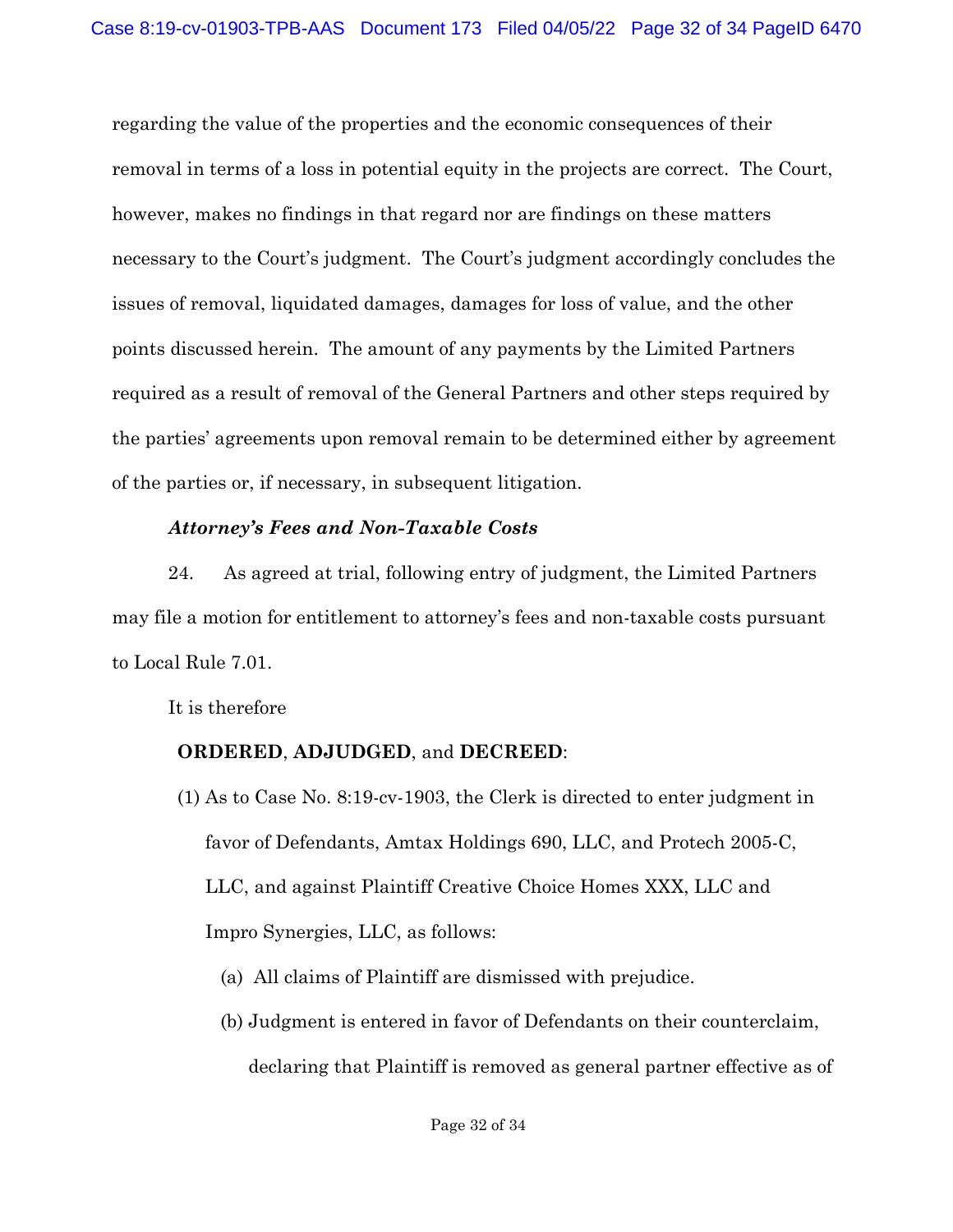the date of entry of judgment.

- (c) Judgment is entered in favor of Defendants on their counterclaim, declaring that Impro Synergies, LLC's management contract is terminated effective 30 days from the entry of judgment, and it is not required to return to the partnership any funds properly earned through the date of termination.
- (2) As to Case No. 8:19-cv-1910, the Clerk is directed to enter judgment in favor of Defendants, MG Affordable Master, LLC, MG GTC Middle Tier I, LLC and MG GTC Fund I, LLC, and against Plaintiff Creative Choice Homes XXXI, LLC and Impro Synergies, LLC, as follows:
	- (a) All claims of Plaintiff are dismissed with prejudice.
	- (b) Judgment is entered in favor of Defendants MG Affordable Master, LLC, and MG GTC Middle Tier I, LLC, on their counterclaim, declaring that Plaintiff is removed as general partner effective as of the date of entry of judgment.
	- (c) Judgment is entered in favor of Defendants MG Affordable Master, LLC, and MG GTC Middle Tier I, LLC, on their counterclaim, declaring that Impro Synergies, LLC's management contract is terminated effective 30 days from the entry of judgment, and it is not required to return to the partnership any funds properly earned through the date of termination.